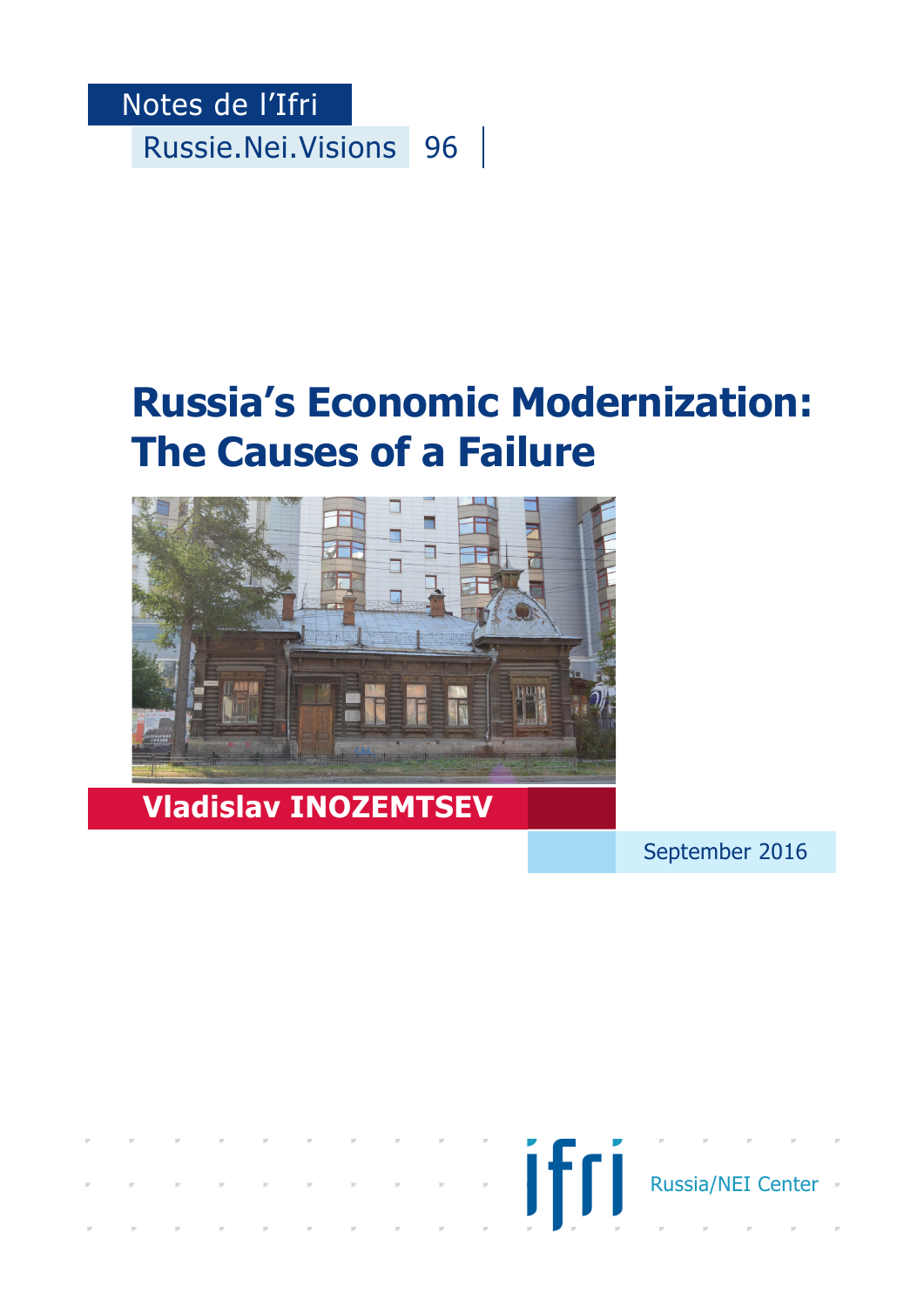The Institut français des relations internationales (Ifri) is a research center and a forum for debate on major international political and economic issues. Headed by Thierry de Montbrial since its founding in 1979, Ifri is a non-governmental, non-profit organization.

As an independent think tank, Ifri sets its own research agenda, publishing its findings regularly for a global audience. Taking an interdisciplinary approach, Ifri brings together political and economic decision-makers, researchers and internationally renowned experts to animate its debate and research activities.

With offices in Paris and Brussels, Ifri stands out as one of the few French think tanks to have positioned itself at the very heart of European and broader international debate.

The opinions expressed in this text are the responsibility of the author alone.

ISBN: 978-2-36567-616-8 © All rights reserved, Ifri, 2016 Cover: © Philippe Agaponov

#### **How to quote this document:**

Vladislav Inozemtsev, "Russia's Economic Modernization: The Causes of a Failure", *Russie.Nei.Visions*, No. 96, September 2016.

#### **Ifri**

27 rue de la Procession 75740 Paris Cedex 15 – FRANCE Tel.:  $+33$  (0)1 40 61 60 00 – Fax :  $+33$  (0)1 40 61 60 60 Email: [accueil@ifri.org](mailto:accueil@ifri.org)

#### **Ifri-Bruxelles**

Rue Marie-Thérèse, 21 1000 – Brussels – BELGIUM Tel.:  $+32$  (0)2 238 51 10 – Fax :  $+32$  (0)2 238 51 15 Email: [bruxelles@ifri.org](mailto:bruxelles@ifri.org)

#### **Website:** [Ifri.org](https://www.ifri.org/)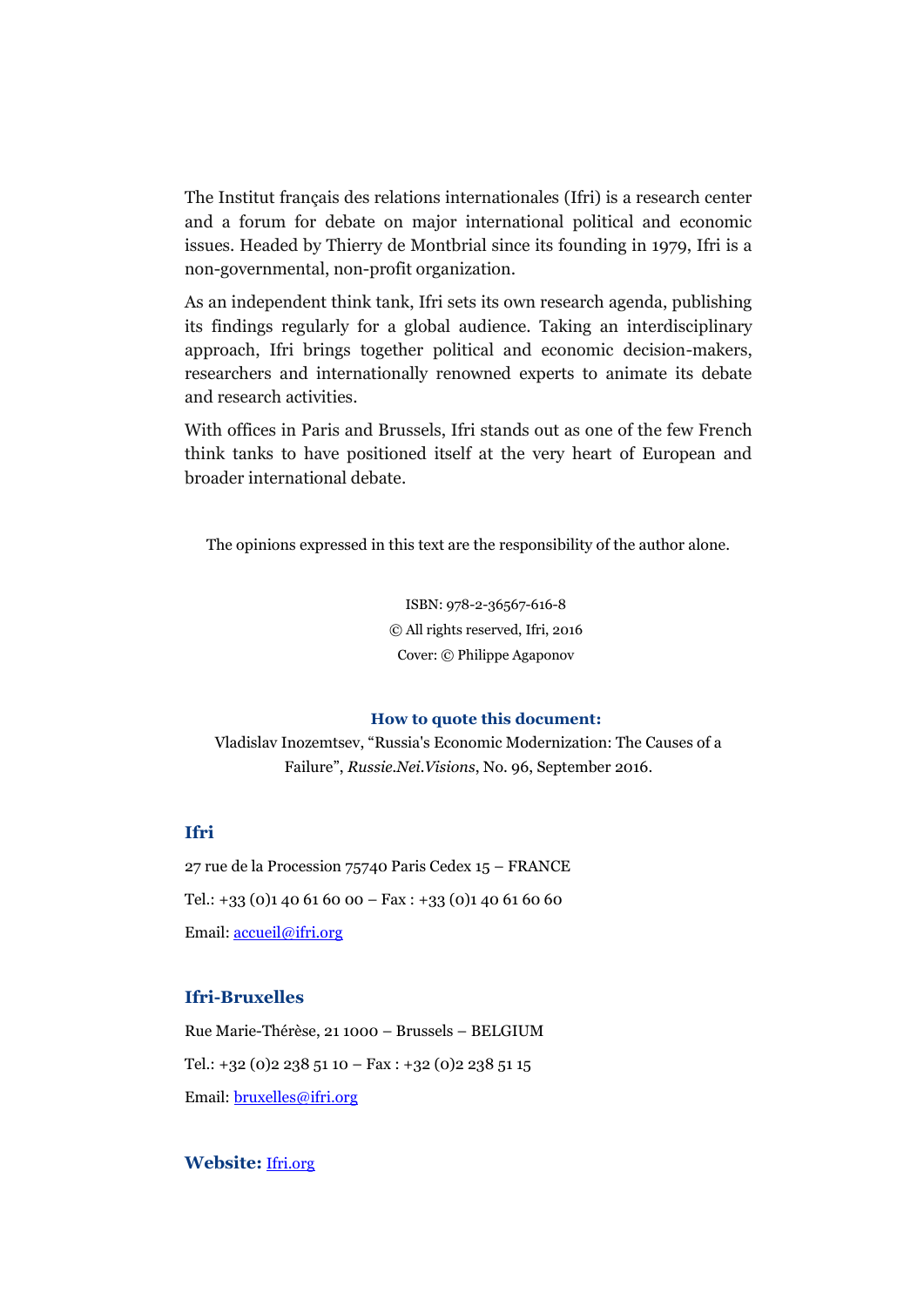### *Russie.Nei.Visions*

*Russie.Nei.Visions* is an online collection dedicated to Russia and the other new independent states (Belarus, Ukraine, Moldova, Armenia, Georgia, Azerbaijan, Kazakhstan, Uzbekistan, Turkmenistan, Tajikistan and Kyrgyzstan). Written by leading experts, these policy-oriented papers deal with strategic, political and economic issues.

#### **The author**

Vladislav L. Inozemtsev is a Russian economist, Doctor of economic science and the founder and director of the Centre for the Study of Postindustrial Society (founded 1996). Between 2002 and 2012, he was Editorin-Chief of the journals *Svobodnaia Mysl* and *Russia in Global Affairs*, as well as of the Russian version of *Le Monde diplomatique*. A professor at Moscow State University (MGU) and the Higher School of Economics, he is a non-resident Senior Fellow at the Institute for Human Sciences in Vienna and at the Center for Strategic and International Studies in Washington. He is a member of the Valdai Discussion Club and of the scientific council within the Russian International Affairs Council (RIAC). He composed the electoral programme for M. Prokhorov in the 2012 Russian Presidential elections and took part in the 2011 State Duma elections with the "Pravoe Delo" party. He is the author of 16 books and more than 400 articles in scientific publications:

- "Russia's non-Soviet Path", *Aspen Review Central Europe*, 2015, No.1, p. 82–86;
- "Yes, Sanctions Work", *The American Interest*, March-April 2015, Vol 10, No.4, p. 33-38;
- "Russia of 2010s: How to Live with It and how to Outlive It", *DGAP Kompakt* No.7, Berlin, DGAP, June 2015, p. 1-9;
- "Russia's Putin and Putin's Russia: How They Work and What We Should Expect" *in* Hamilton, Daniel & Meister, Stefan (eds.) *The Eastern Question: Russia, the West, and Europe's Grey Zone*, Washington (DC), Johns Hopkins Univ. Press, 2016, p. 93-108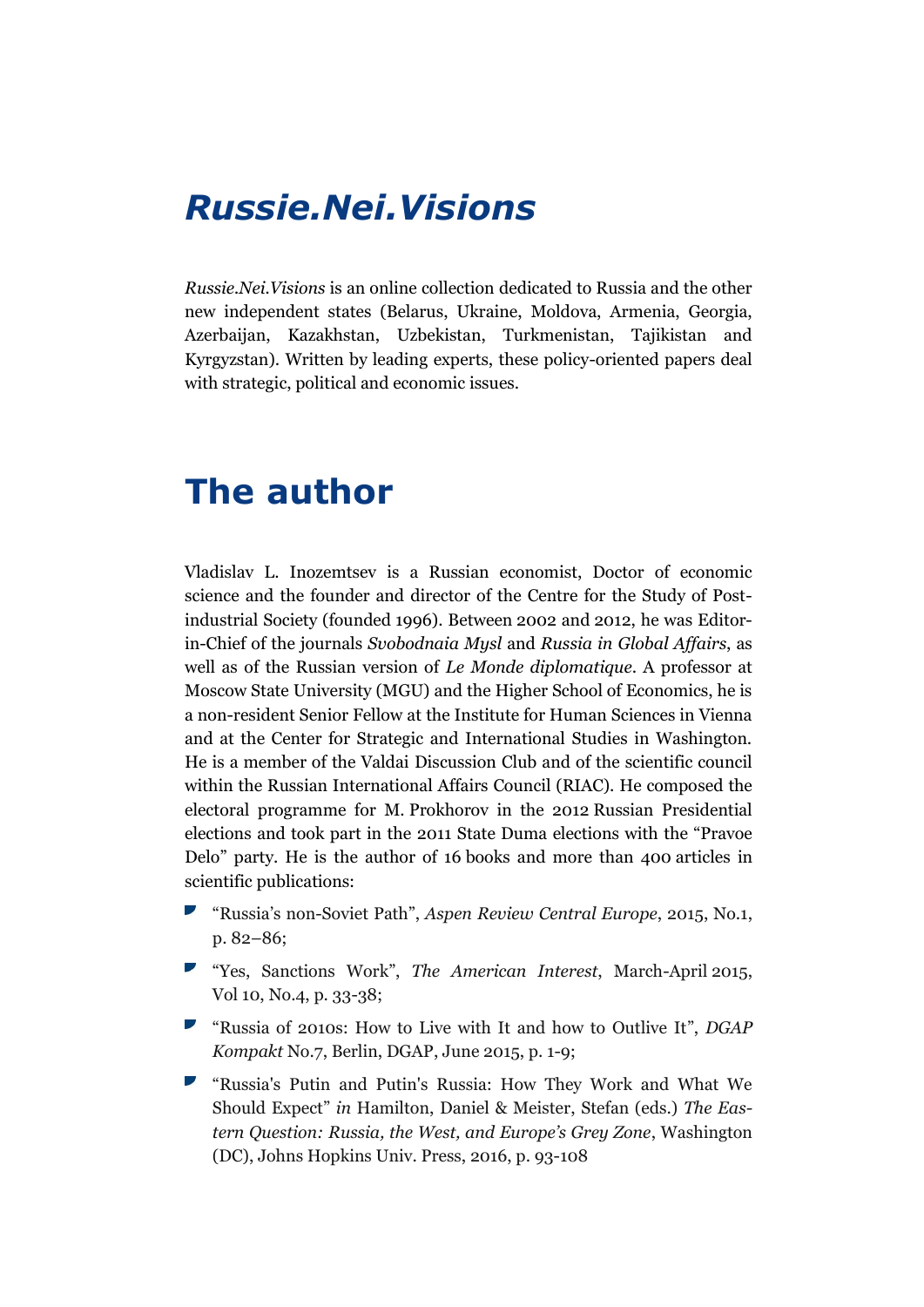#### **Summary**

In this short study of attempts that have been made in recent years to modernise the Russian economy, the author explains why they have all ended in failure. Unlike most experts, he focuses on politics and ideology. He stresses that the idea of modernisation runs counter to the historical vision that is now propagated by the Russian leadership, to the system of governance that it has chosen and to Russia's current path of isolation from the West. In his view, such political choices have rendered modernisation of the Russian economy unfeasible. The author also points to other problems: the effects of privatisation, which have made investment in new industrial facilities unprofitable, the declining quality of business leaders who are chosen for their political loyalty and the lack of independent big businesses that could insist on reforms being carried out.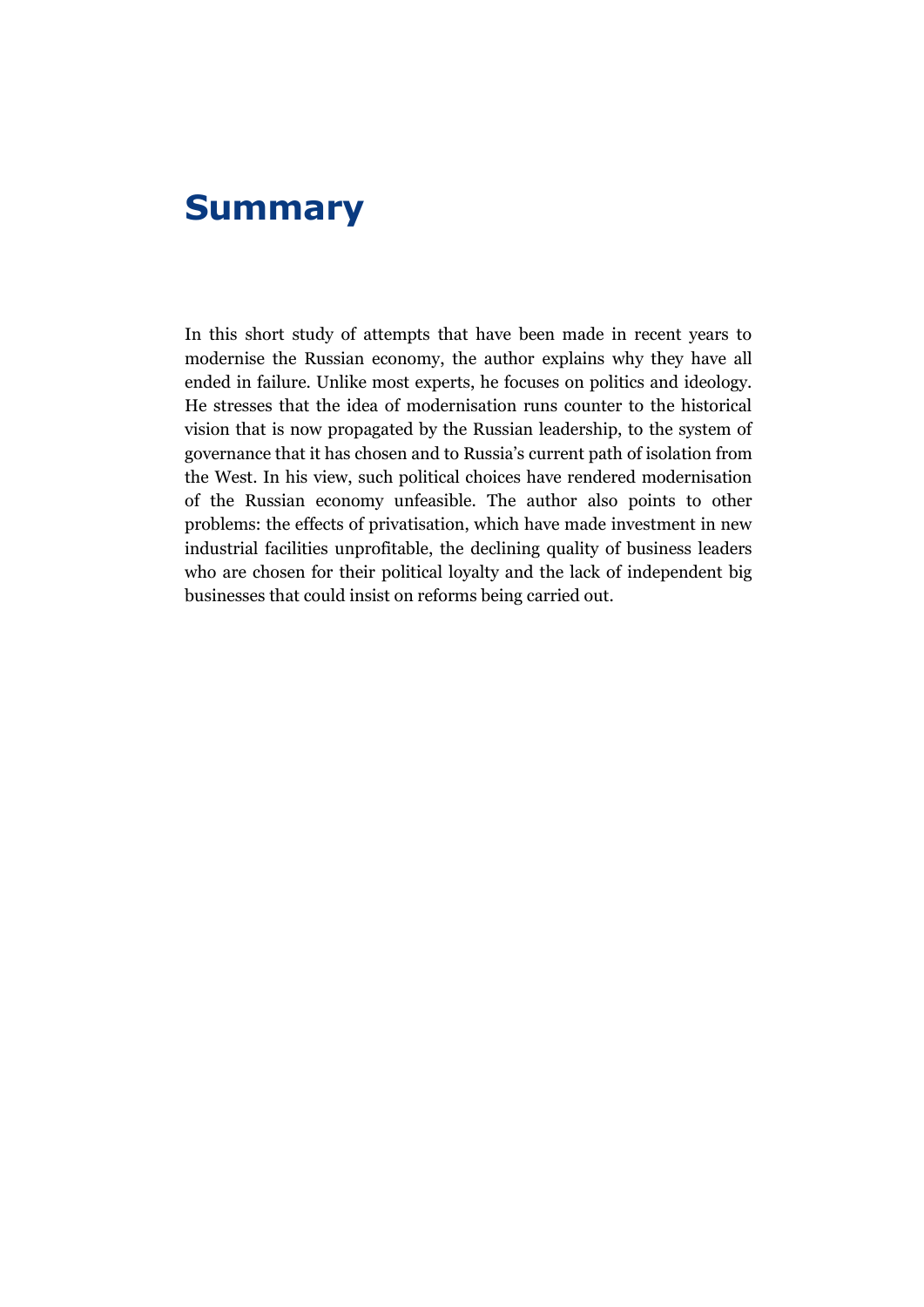## **Table of contents**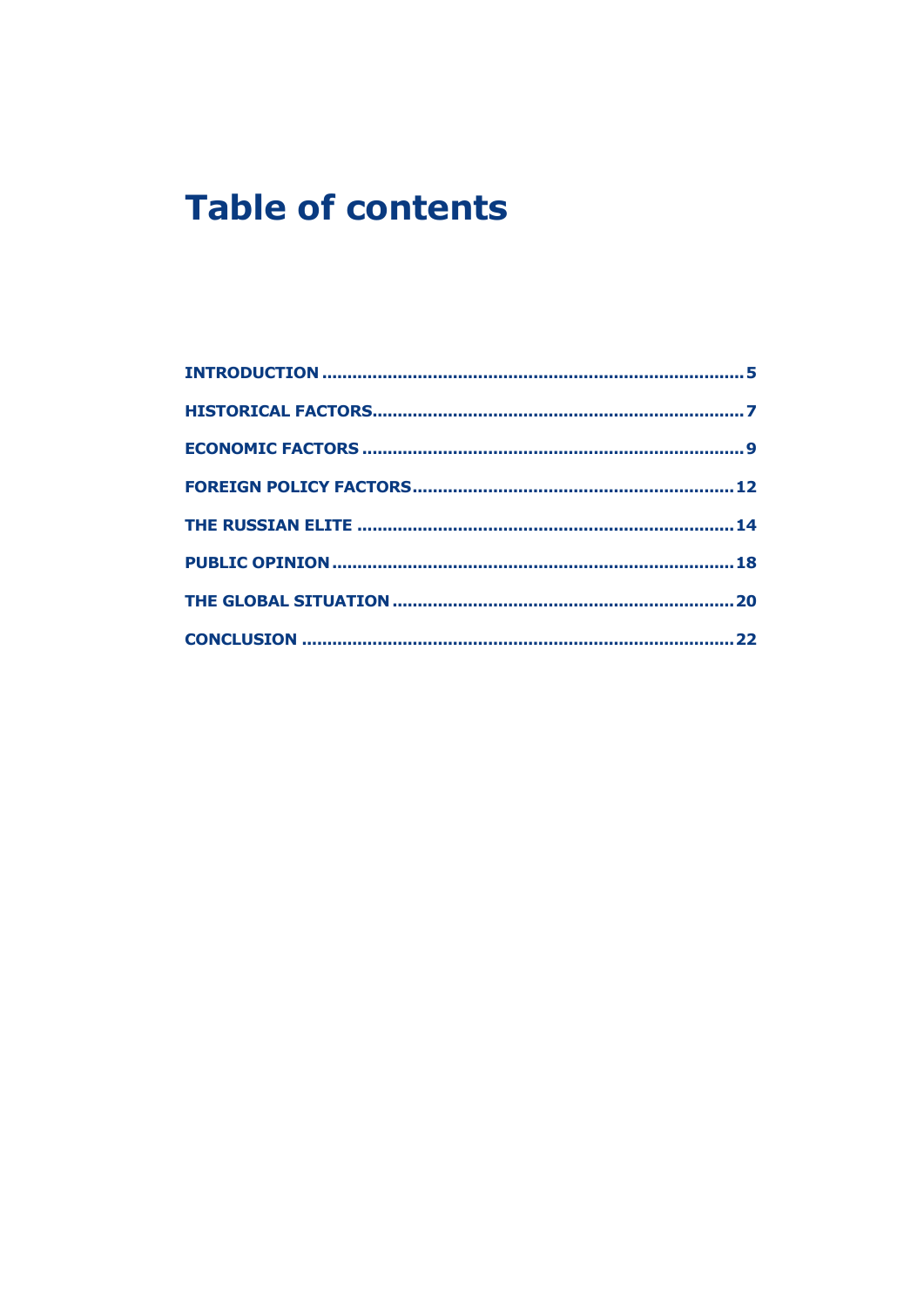#### <span id="page-5-0"></span>**Introduction**

Assessments of modern Russian politics differ widely: some reject Vladimir Putin's regime out of hand while others support it almost unconditionally. This observation holds true not only in Russia but in most European countries. However, when discussion turns to economics, the disagreement disappears. The vast majority of specialists consider Russia as a relatively backward country regarding the structure of its economy, which survives mainly by exporting its natural resources and which is therefore critically dependent on the state of world commodity markets.

Meanwhile, not only historians, but also politicians, entrepreneurs and ordinary citizens, both in both Europe and in Russia, remember that the Soviet Union was an economically self-sufficient country for a long time. In Russia, the authorities have tried to remind people of late that they ought to take pride in the industrial and technological pre-eminence that their country once enjoyed. At the same time, however, it is becoming ever clearer that Russia is in no fit state to make a new industrial breakthrough. Despite all the talk about "overcoming the raw material curse", the share of oil and gas in Soviet/Russian exports has increased from 37% in 1989 to 43% in 1998, 58% in 2004 and 66% in 2013.<sup>1</sup> Over the same period, Russia has become increasingly dependent on imports, not only of hightech goods but also of everyday consumer goods, while its own industrial production has declined.

Leaving aside most modern production and examining only crude statistics for heavy industry, it turns out that 89 million tons of steel were smelted in 1985 on the territory of the RSFSR, along with 79 m. t. of cement, 18m T of fertiliser and 5m T of paper, while by 2015, these figures had fallen by 20, 19, 11 and 10% respectively.<sup>2</sup> The statistics for investmentintensive production and relatively high-tech items for general consumption are even more woeful. Between 1985 and 2009, the number of lorries, combine harvesters and tractors manufactured in Russia

Translated from Russian by Cameron Johnston.

<sup>1.</sup> V. Inozemtsev: "10 tsifr, kotorye ob'iasniaiut Rossiiu" [10 Figures which explain Russia], Slon, 17 September 2015[, www.slon.ru.](http://www.slon.ru/posts/56555) 

<sup>2.</sup> Calculated using: *Narodnoye khozyaystvo RSFSR v 1985 g*, [Economy of the RSFSR in 1985], Moscow, Ed. Finansy i statistika, 1986 and Rosstat data: [www.gks.ru,](http://www.gks.ru/) website visited on 17 May 2016 (since 2010, data on the production of watches and cameras has not been published).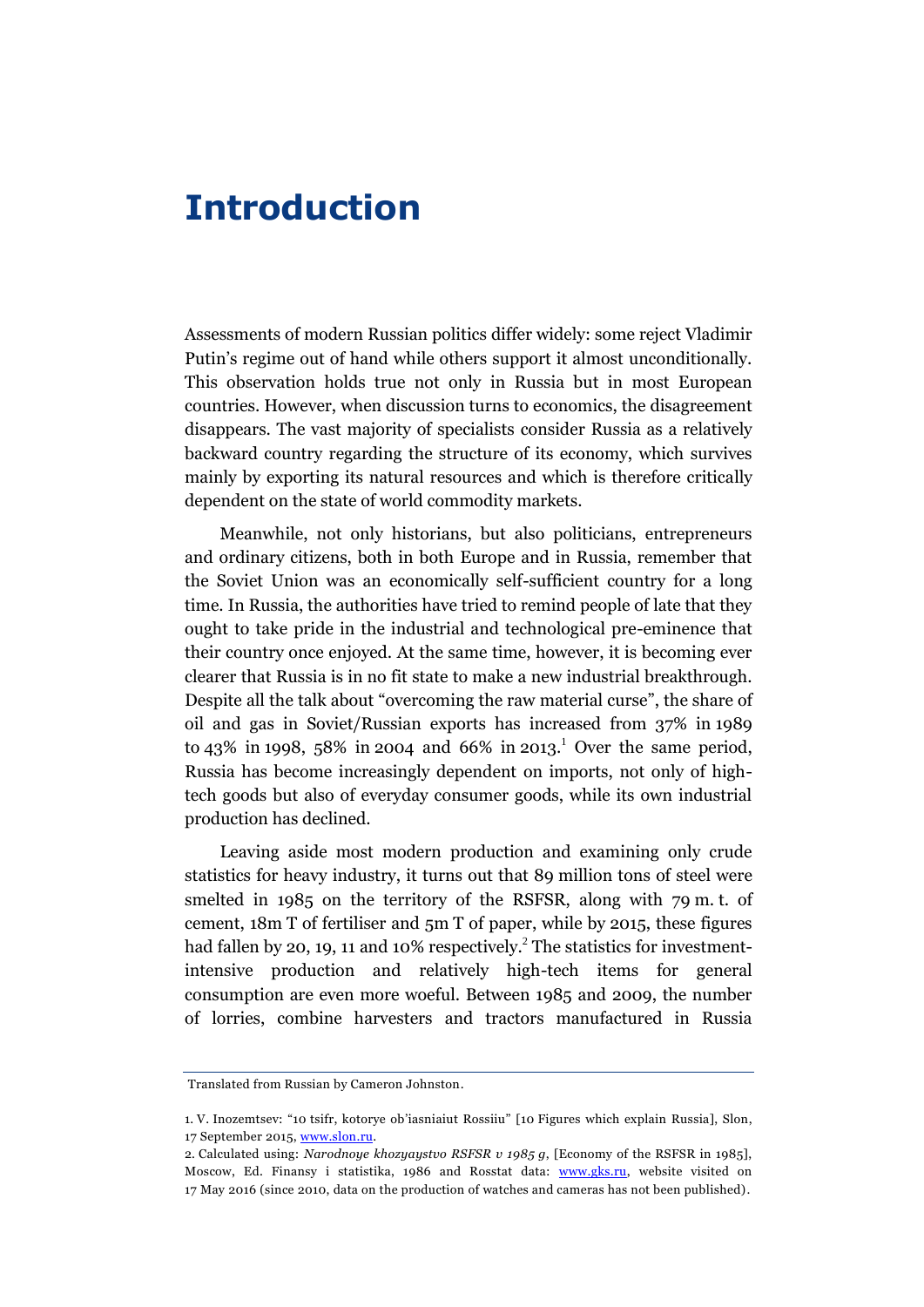decreased 6, 14 and 34 times, while production of watches and cameras fell by a factor of 91 and 600 respectively. <sup>3</sup> According to official data from the Ministry of Industry and Trade, 45 classes of items were entirely sourced abroad in 2014, while imports accounted for more than 90% of a further 200 types of goods.<sup>4</sup> To conclude, it is worth noting that Russia is even losing ground in the field of energy: by the end of 2014, its share of world oil and gas extraction had fallen to 12.6% and 16.7% respectively, compared to 17.8% and 29% in 1989.<sup>5</sup>

The Russian leadership is constantly referring to the need to "overcome technological gap", "reindustrialise" and "get off the oil needle" but in fact, no serious attempts have been made to stop the rot. In 2008, then-President Dmitry Medvedev insisted that modernisation was his top priority: but the reform programme and the various milestones were set up in such a way that it was clear from the beginning that nothing would come of all the hype.<sup>6</sup> In countries which have succeeded in modernising, the process has moved "from simple to complex", with entrepreneurs, workers and engineers gradually acquiring new skills and inserting themselves into new markets. In Russia, by contrast, they decided that the "breakthrough" would mainly be made in complex fields, and in the ones that are largely insulated from the free market, such as nuclear energy, space technology and pharmaceuticals. Even in the unlikely event that they blossomed, these fields could not kick start large-scale economic growth across the country. It was no accident that modernisation under Medvedev failed or that it disappeared almost completely from the agenda after Putin's return to the Kremlin. Rather, this was caused by at least six sets of factors related to history, economics, foreign policy, the global situation, society and the elites.

<sup>3.</sup> V. Inozemtsev, "Nineteen Eighty-Five", *Russia in Global Affairs*, 8(4), October-December 2010, p. 9.

<sup>4.</sup> See: Rosbalt, 16 April 2016[, www.rosbalt.ru.](http://www.rosbalt.ru/)

<sup>5.</sup> Calculated using *BP Statistical Review of World Energy 2015*, British Petroleum, June 2015, [www.bp.com.](https://www.bp.com/content/dam/bp/pdf/energy-economics/statistical-review-2015/bp-statistical-review-of-world-energy-2015-full-report.pdf)

<sup>6.</sup> For more details, see: V. Inozemtsev and E. Kuznetsova, "Modernizatsiia po ostatochnomu printsipu" [Modernising with what is left over], *The New Times*, 18 January 2010, [http://newtimes.ru.](http://newtimes.ru/stati/others/40da8535ccafdf64bca8c8b888e92817-modernuzacuya-po-ostatochnomy-pruncupy.html)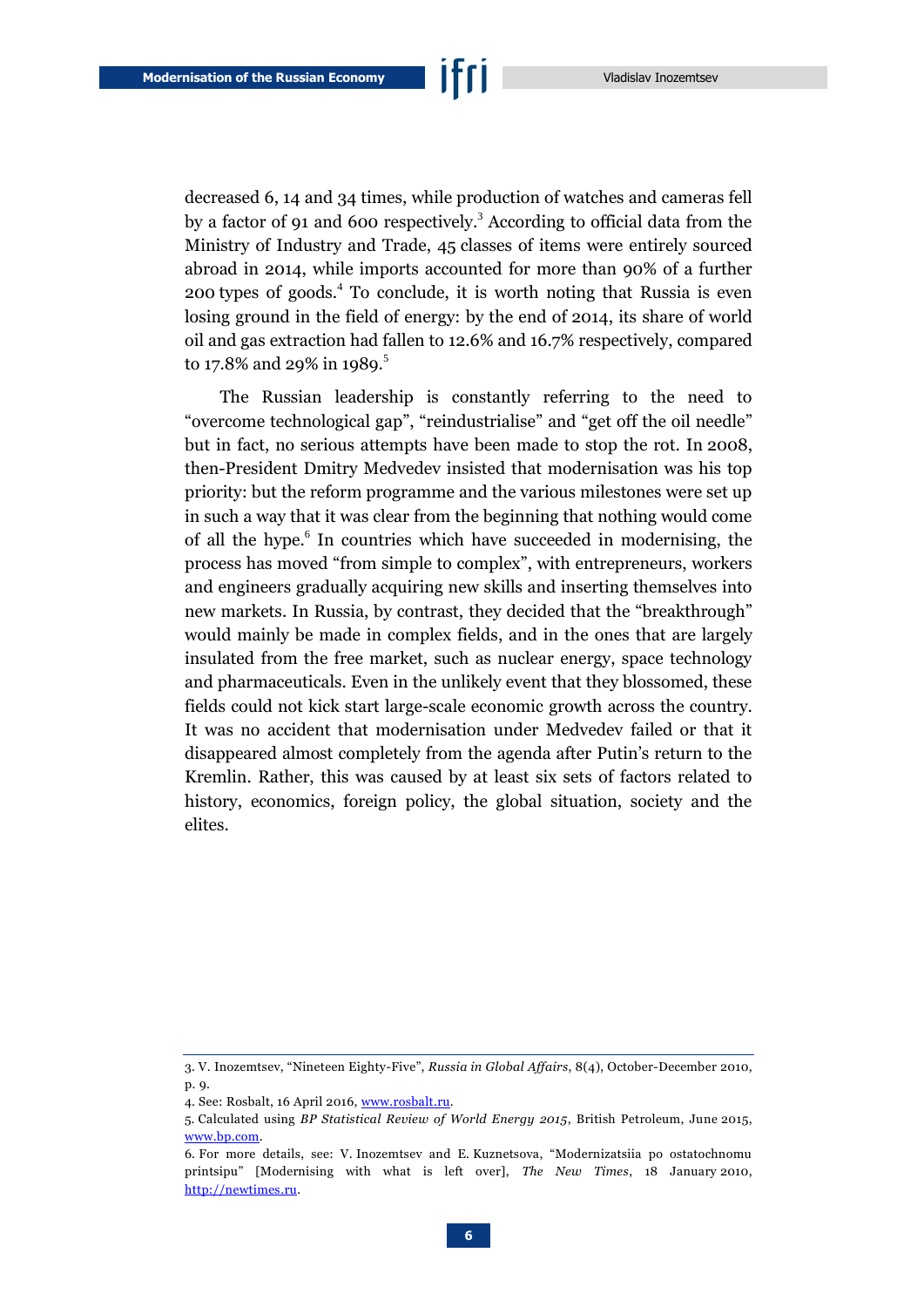### <span id="page-7-0"></span>**Historical factors**

The fundamental difference between Russia and most successfully industrialised countries is that Russia had already been a great industrial power. Almost everywhere in the world (in Japan, Korea, China, Malaysia and so on), modern industrialisation was a way of overcoming the economic processes of an agrarian society and it happened once, never to be repeated. Even in China, which experienced several waves of industrialisation, the industrial revolution of 1980 to the 2000s began in a predominantly agrarian country, although it contained pockets of heavy industry. Russia confronted an unusually difficult task at the dawn of the 21st century: how to industrialise anew when the 1920s and 1930s had destroyed traditional society under the slogan of industrialisation, and after Russia had become the world leader in certain sectors and products in the 1960s and 1970s. In these circumstances, the challenge of industrialising runs up against three main obstacles.

First, it runs against the grain of public discourse and undermines people's sense of themselves as citizens of a great country and a mighty industrial power. It is notable just how much attention the government pays, for instance, to supporting the defence sector or big national industries. This approach suggests that everything is going fine with industrial development and that state policy in recent years has helped it take a turn for the better. Any attempt to dispel this myth is anathema to the elites who are invested in Russia's so-called "stability" and who talk up the superiority of Russian and Soviet societies. The task of industrialising of a industrialized economy is transformed into an oxymoron. This problem is not unique to Russia: the 20th century abounded in unfinished modernising projects that "backfired", making societies unreceptive to new modernising initiatives (Latin America was particularly prone to this throughout the  $20<sup>th</sup>$  century) and leaving them in a state of either permanent stagnation, as in Argentina, or prolonged depression, as in Venezuela.

Second, in the mind of Russians, industrialisation is strongly associated to the worsening conditions for the population. Whenever rapid industrial development has occurred in Russian history, the powers that be have destroyed the existing patterns and rhythms of everyday life. From Peter the Great to the communist leaders, industrialisation has involved deprivation and harnessing all the power that society can muster. This is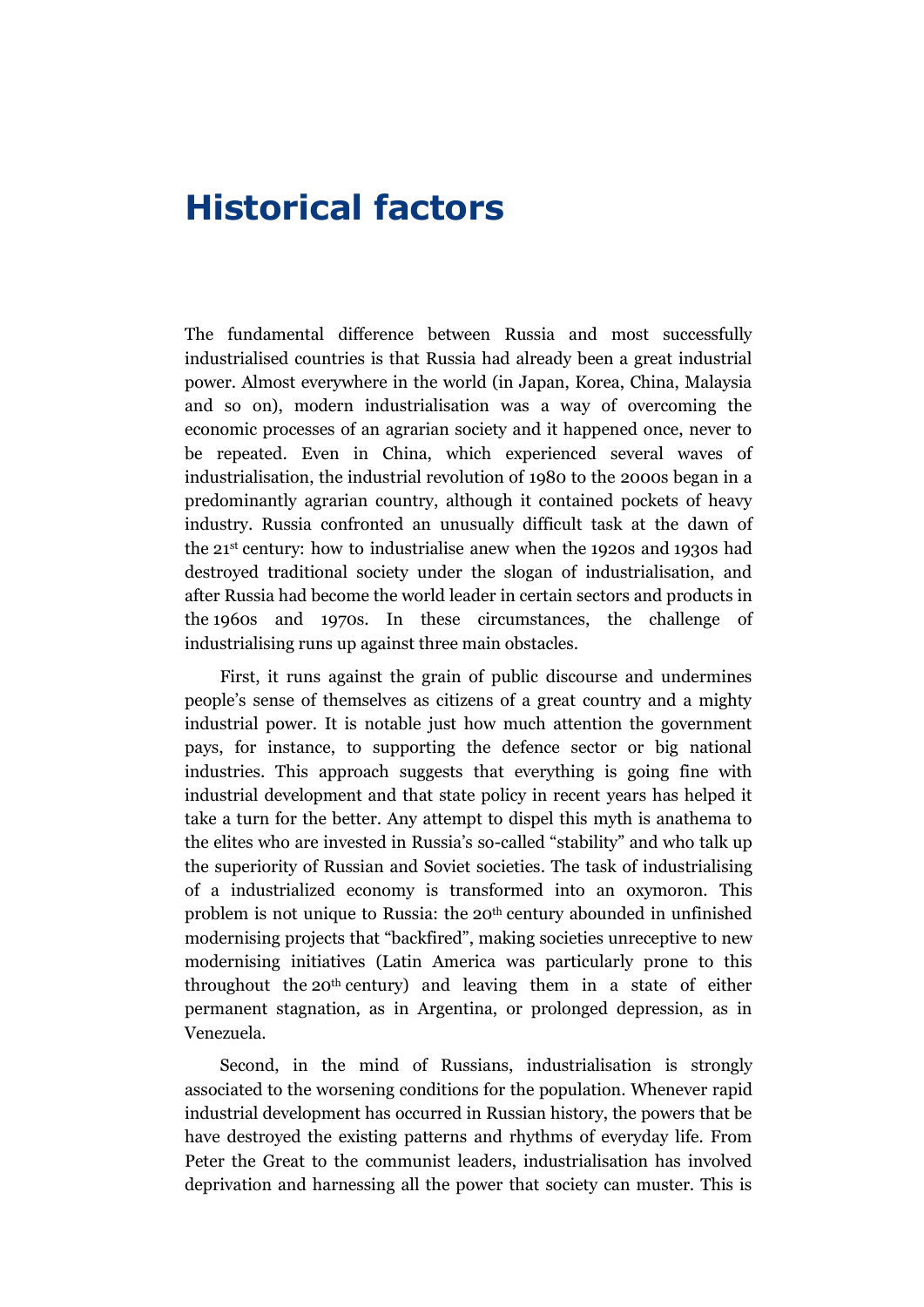only natural: successful attempts at modernisation have nearly always implied restrictions on current consumption and tight regulation by the state. Simply by examining those Asian countries where, in the first decade of their modern industrial revolution, real incomes barely rose, it is clear that this policy would not be supported by the current Russian government, whose popularity is based on lavish hand-outs, not on the ability to mobilise the masses for economic transformations that inevitably entail deprivations. As a great social project, industrialisation is incompatible with political "stability": remember that all attempts at authoritarian modernisation have ended, sooner or later, in radical political change.

Third, a certain type of "historical memory" plays an important part in setting the parameters for a potential industrialisation drive, rendering it pointless from the very beginning. In the Soviet Union, industrial development occurred within a planned economy that always paid little attention to efficiency as traditionally understood. The country reached a dead end at the time largely because it tried to "tame" nature and territorial distances, to pull back manufacturing into the most inaccessible locations where it would never have developed had there been a market economy.<sup>7</sup> And if we look today at what "industrialisation" and "modernisation" really entail, we see almost exactly the same unrealistic projects: from the bridge to Sakhalin and the tunnel under the Bering Strait to the modernisation of the Baikal-Amur Mainline (BAM) and the construction of the Power of Siberia pipeline. If you have already experienced one unsuccessful industrialisation, it is also too easy to repeat the same mistakes a second time round. The more authoritarian the government, the more likely this is to happen.

Russia therefore presents a very unfavourable environment for industrialisation; the doubtful experience of its earlier industrial revolutions (none of which was natural) exists alongside a certain nihilism, which springs from the illusion that Russia is well versed in these matters, and is reinforced by the authorities' unwillingness to destabilise society. All this demonstrates that in terms of history, ideology and worldview, Russia currently possesses none of the prerequisites for a new round of industrialisation.

<sup>7.</sup> C. Gaddy and B. Ickes, *Bear Traps on Russia's Road to Modernization*, London/New York, Routledge, 2013, diagram No.3.1, p. 38.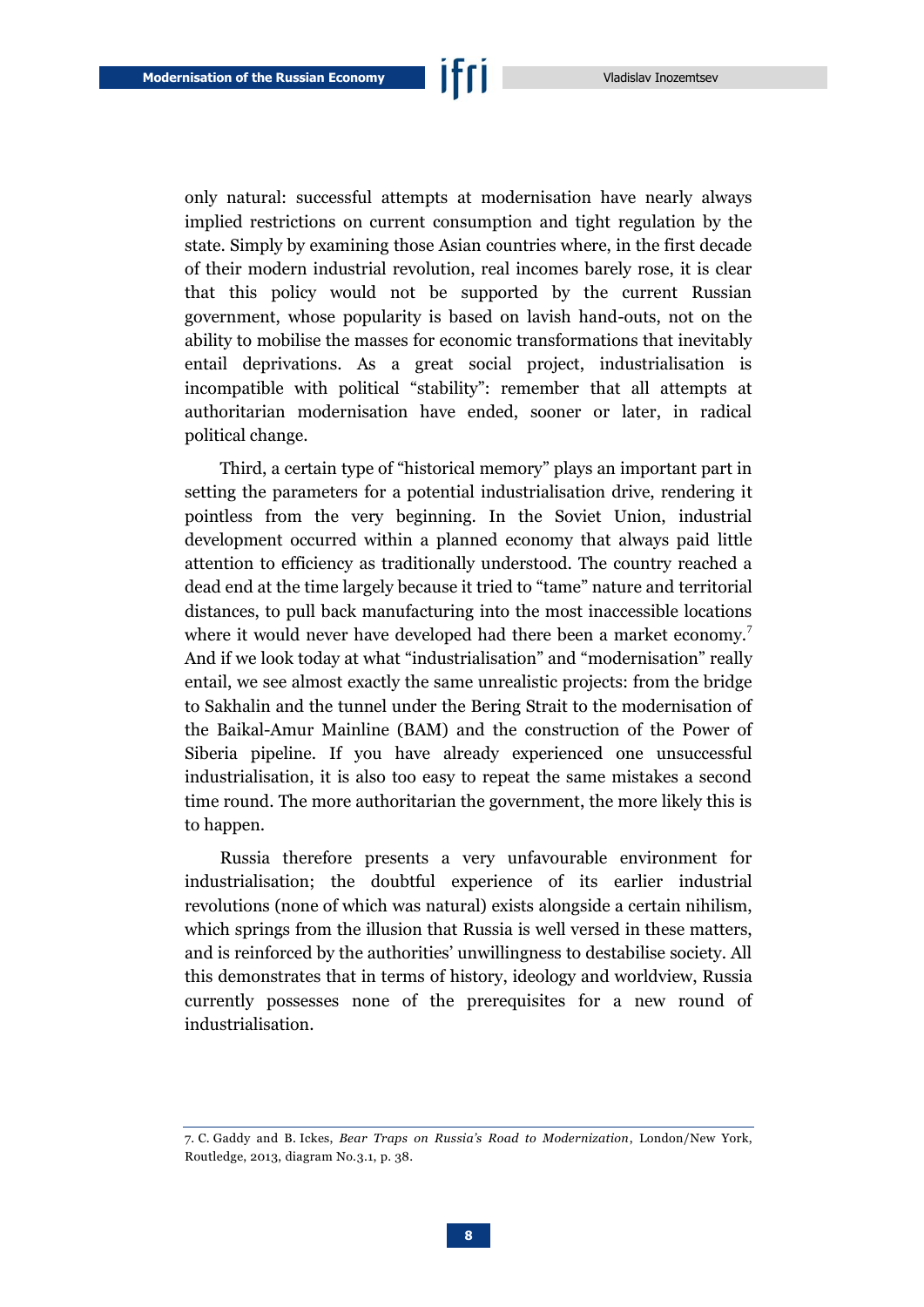#### <span id="page-9-0"></span>**Economic factors**

The second set of obstacles, quite diverse, is due to economic factors, although all these are of course connected to political factors and "the specificities of the national elite".

First, the most important barrier on the road to successful industrialisation in Russia is the privatisation that took place in the 1990s. Privatisation allowed the new owners to gain control of large assets at very low prices (51% of "Norilsk Nickel" was bought for \$170m, 51% of "Sidanko" [later—TNK] for \$130m, 51% of "Sibneft" for \$100m, 40% of "Surgutneftegaz" for \$89m, while many large industrial enterprises were acquired for a few million dollars). The problem here is not that the state was short-changed during privatisation but that the foundation of the economy in the 2000s was made up of assets that were virtually given away, with their cost being recouped in just a few years. This acted as a powerful brake on investment: every potential investor realised that he would have to spend billions of dollars to compete with those who had acquired their assets on the cheap. Surviving in this environment demanded the most up-to-date management techniques and by no means all managers possessed them. Privatisation, in other words, having been carried out in the interests of the oligarchs, continues to influence economic strategy two decades down the line, discouraging new players from investing in industry (it is not surprising that only one new oil processing plant has been built in the "energy superpower" since the collapse of the Soviet Union). China, whose industrial revolution has been overall successful, took a different path by keeping the industrial giants under state control but sponsoring the creation of new companies that play by market rules.<sup>8</sup> This helped to unleash entrepreneurship in industry, as opposed to killing it in embryo.

Second, from the beginning, no strategy was devised for rapid industrial growth and no one therefore posed the question of what might underpin such a strategy. Across various historical epochs, stimulating economic growth in developing countries has generally come in two forms: heavily redistributing resources from one sector to others (like Stalin's industrialisation, which ruined the countryside), or artificially depressing

<sup>8.</sup> For more details, see: H. Sheng and Z. Nong, *China's State-Owned Enterprises: Nature, Performance, and Reform*, Singapore, World Scientific Publishing Co., 2012.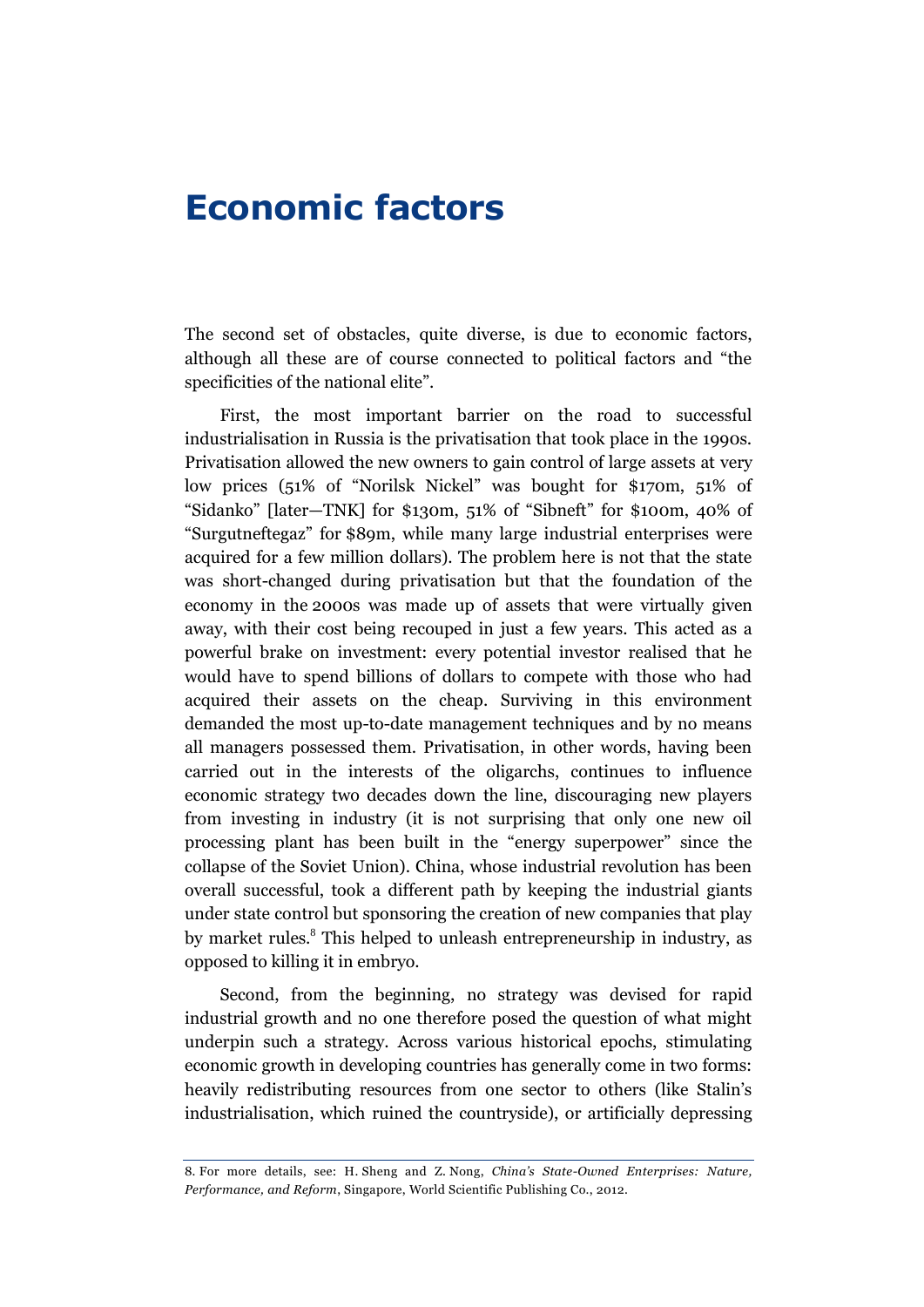the price of certain resources (labour in China or other South-East Asian countries, for instance). Russia possessed two relatively cheap resources after the collapse of communism, namely qualified workers and natural resources. This meant that it was quite possible to carry out a "new industrialisation" but the government did not even consider using either of these resources on the cheap. Supplying the economy with cheap raw materials might have attracted foreign investment and allowed industry to thrive but the government was hand-in-glove with the oligarchs who controlled the raw materials and derived most of its income from redistributing natural-resource rents. It also needed the support of the masses and therefore bought their loyalty by increasing people's incomes. The ability to improve the well-being of unproductive groups by simply redistributing income from the extraction and export of raw materials became the foundation of the Russian economy, but this did nothing to develop manufacturing or shift the main burden of tax onto industry. To put it more simply, instead of forcing the people to work, using cheap Russian raw materials and accessible foreign technology, the Russian government preferred instead to redistribute the proceeds from raw materials directly. As one might expect, this enriched state employees and raw material barons, but removed the incentive for investors to develop production in Russia. Time and again, the authorities gave their seal of approval to monopolies that, at times, sold Russian raw materials at higher prices at home than abroad (when the Federal Anti-Monopoly Service sanctioned the creation of United Company RUSAL in 2007, one condition was that the price for aluminium on the Russian market should not exceed that on the London Metal Exchange by more than  $5\%$ . Needless to say, the Chinese economic miracle was not repeated in Russia. Indeed, it has no chance of being repeated because, at a time of instability on world markets, owners of raw materials will try to increase the valuations of their companies within the country, driving down competitiveness even further. Meanwhile, the environment for doing business in other countries will only improve.

Third, the Russian economy has developed and is still developing along relatively autarchic lines. It exports unprocessed raw materials and imports ready-made, high-tech goods. As such, industrialisation is seen almost exclusively as a way of reducing Russia's dependence on foreign goods—that is, the "import substitution" that is now so popular—but no more than that. In recent years, Russia has the distinction of being the only country where "free economic zones" were set up to increase the supply of

<sup>9.</sup> K. Rybak, "FAS dast dobro 'Rusalu'" [FAS will give green light to Rusal], *Vedomosti*, 18 January 2007[, www.vedomosti.ru.](http://www.vedomosti.ru/newspaper/articles/2007/01/18/fas-dast-dobro-rusalu)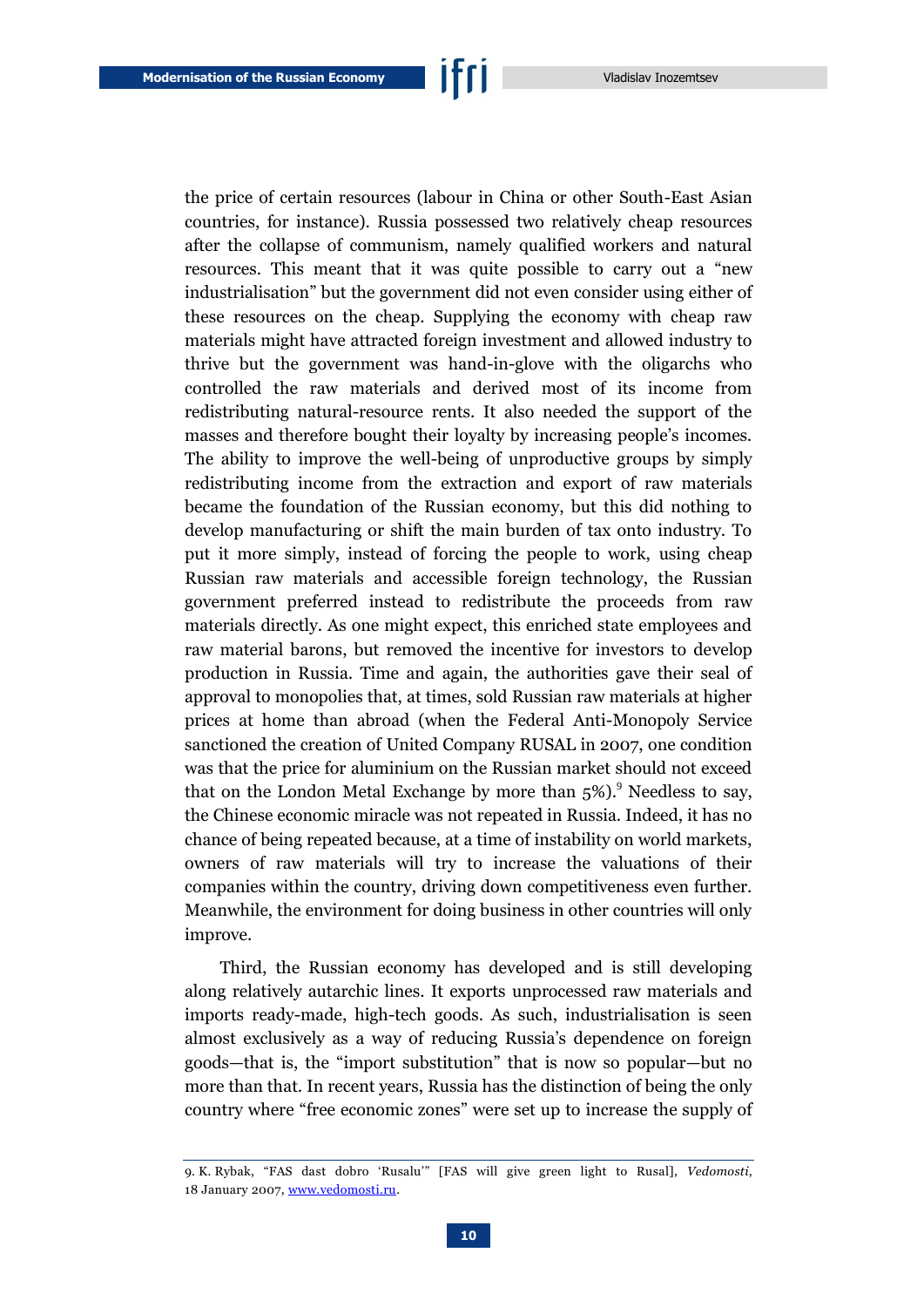goods on the internal market (like, for example, the free economic zone in Kaliningrad oblast) and not for export, as is the custom practically the world over.<sup>10</sup> This gives rise to a problem that was identified long ago by the American economist Jagdish Baghwati: modernisation cannot succeed in closed economies because autarchy restricts competition, while any "new industrialisation" requires greater competitiveness: the statistics bear out his conclusion that the key to industrialisation is integrating a national economy into the world economy.<sup>11</sup> In Russia today, there are no markets big enough to absorb enough industrial output to guarantee economies of scale and such markets will not appear in the near future (for this reason, projects like "Yo-Mobile"<sup>12</sup> have not and will not see the light of day). The only way to reindustrialise the country, therefore, is to attract foreign manufacturers that own wide sales networks and to increase exports of ready-made items bearing well-known global brands. However, as we already know, the Russian government believes that the country is

surrounded by enemies and is shaping its policies around the idea of yet more autarchy. With Russia's rapidly shrinking internal market and with hopes of a change in political course proving illusory, we can be almost certain that attempts at industrialisation will fail. In addition to economical factors, foreign policy factors are no less important.

<sup>10.</sup> V. Inozemtsev, "Khimery razvitiya. Pochemu provalilsia eksperiment osobykh ekonomicheskikh zon" [Chimeras of development. Why the experiment with special economic zones failed], Slon, 27 June 2016[, https://slon.ru.](https://slon.ru/posts/69600)

<sup>11.</sup> J. Bhagwati, *In Defense of Globalization*: *How the New World Economy Is Helping Rich and Poor Alike*, Oxford/New York, Oxford University Press, 2004, p. 180.

<sup>12.</sup> A Russian project for a hybrid vehicle with an electrical transmission.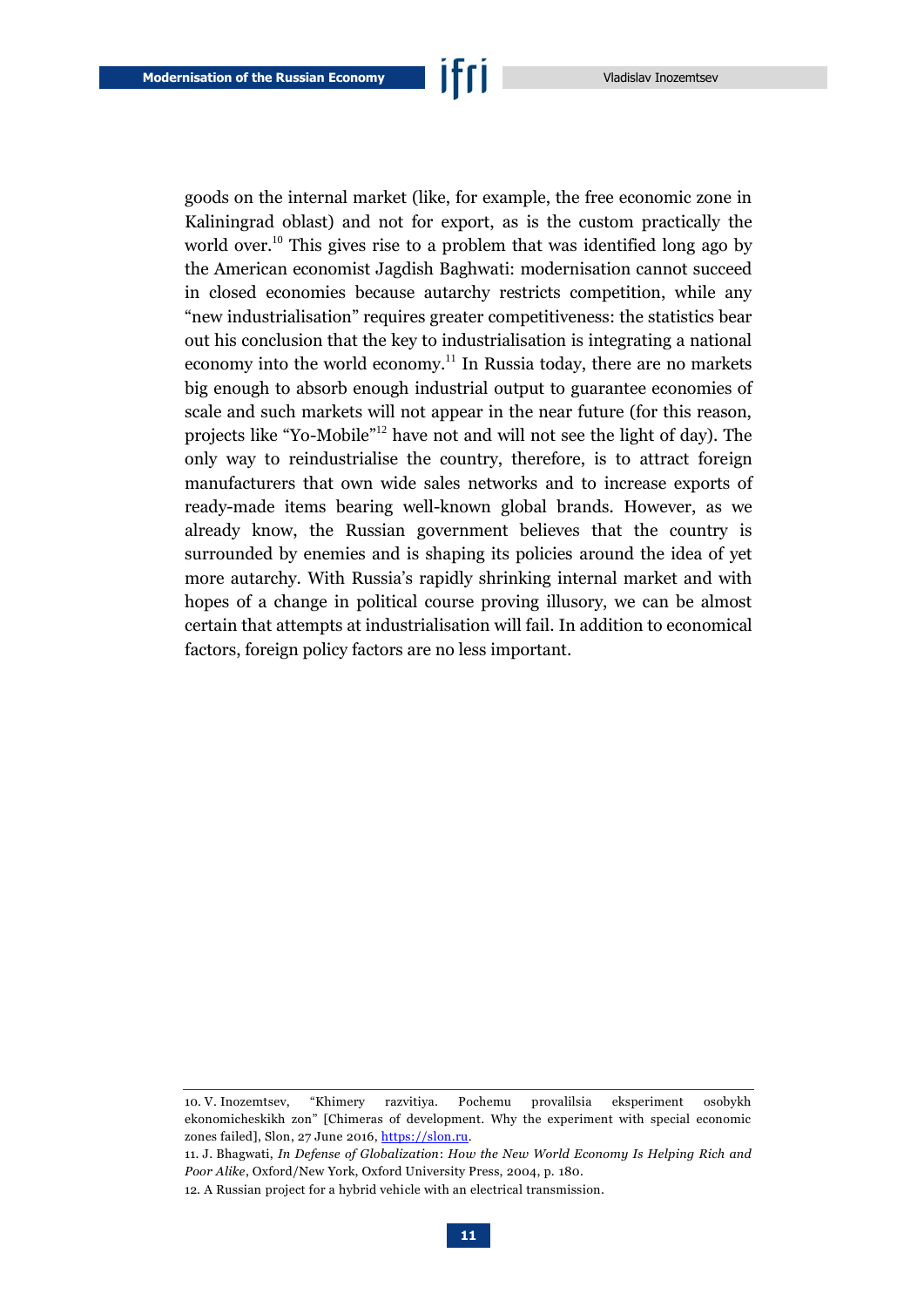#### <span id="page-12-0"></span>**Foreign policy factors**

Foreign policy accounts for a third set of obstacles, the most important of which is the character of Russia's relations with its closest ally.

Contemporary Russian foreign policy will not be analysed here, though it is highly detrimental to the country's economy and runs against the grain of modernisation. One factor, however, should be highlighted.

Every successful attempt at modernisation in the modern world has required partnership with a country that is not only politically well disposed but also acts as the biggest market for its partner's industrial production and as the prime source of the investment and technology needed for rapid development. If, in the USA and EU countries, the share of exported industrial production accounts for no more than 8-9% of GNP, in China in the mid-1990s this figure reached 21%, in Indonesia 22%, in the Phillipines 24%, in South Korea 27%, in Thailand 30%, in Taiwan 43% and in Malaysia  $78\%$ .<sup>13</sup> In the 1980s, 42% and 74% of the economic growth experienced by South Korea and Taiwan respectively was sustained by exports to the United States. $14$  At the same time, American imports accounted for nearly 85% of the positive side of Mexico's balance of trade.<sup>15</sup> Having a partner like this is a determining precondition for successful modernisation.

Russia, however, does not have such a partner. Having turned away from Europe—whose market is now the reference point for the successfully industrialising countries of the former Warsaw Pact—for purely political reasons, Russia turned towards the largest industrial economy in the world, China, which has no interest at all in Russia becoming a competitor. A whole raft of evidence backs up this view: since the first half of the 1990s, China has progressively reduced the proportion of industrial goods in its imports from Russia, while increasing the proportion of unprocessed raw materials (the former has now fallen below 3% while the latter has reached 75%, exceeding the corresponding figure for trade between Russia and the EU). China is the main potential consumer for Russian oil and gas

<sup>13.</sup> M. Goldstein, *The Asian Financial Crisis: Causes, Cures, and Systemic Implications*, Washington D.C., Institute for International Economics, 1998, p. 27.

<sup>14.</sup> L. Thurow, *Head to Head. The Coming Economic Battle Among Japan, Europe and America*, New York, Warner Books, 1993, p. 62.

<sup>15.</sup> R. Reich, *Tales of a New America*, New York, Vintage Books, 1988, p. 56.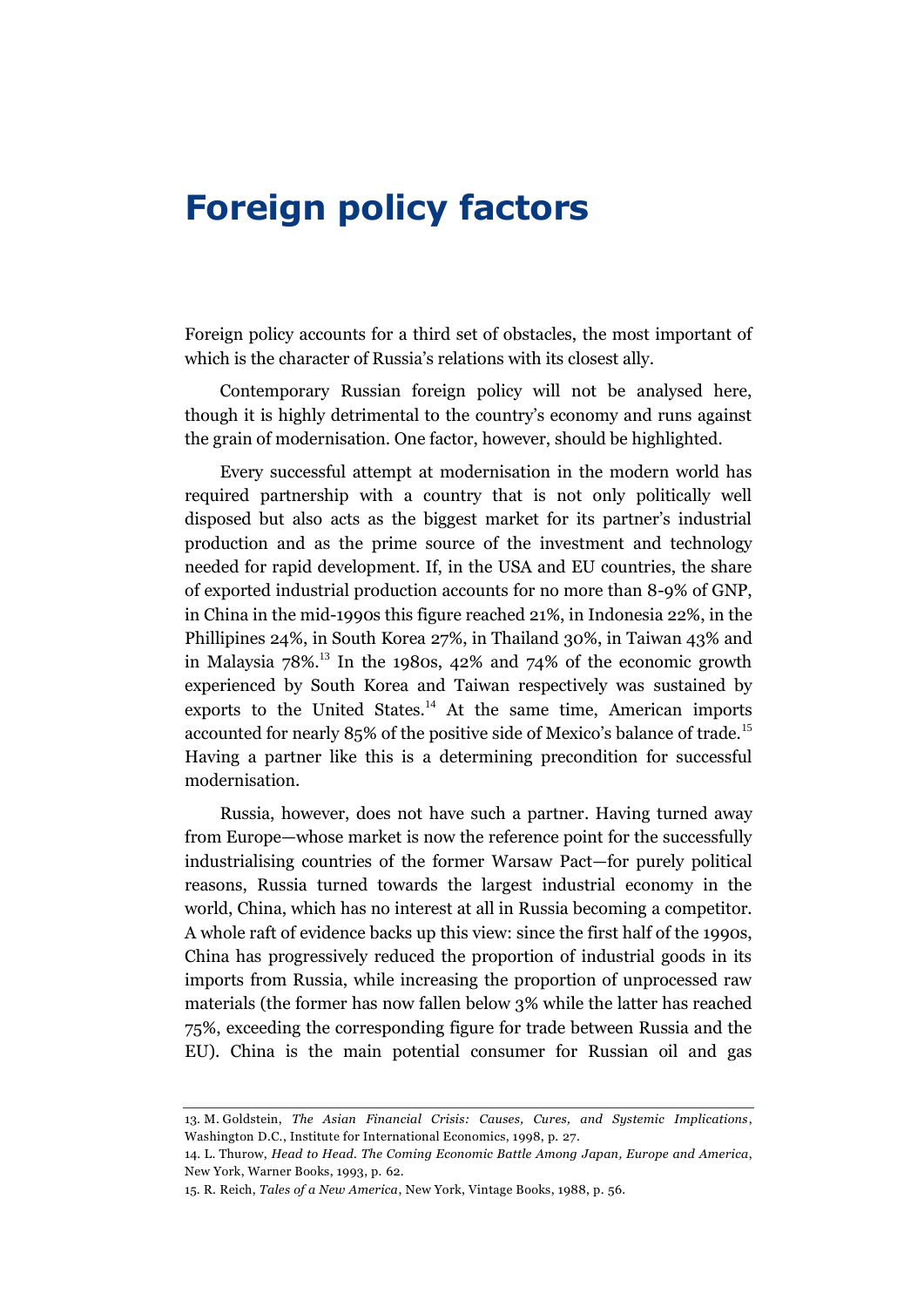extracted in Eastern Siberia and the Far East but, despite the Russo-Chinese "programme of cooperation" adopted in 2009, Russia has failed to convince its partner to build even one enterprise on Russian territory that can process raw materials from start to finish. In the same way, we are not seeing a boom in Chinese investment in industrial facilities in other parts of Russia. The lesson is clear: successful industrialisation requires close trading and investment links between the industrialising country and a state or several states at a much higher level of development, which regard it not as a competitor but either as an addition to its own economic systems or as an opening for significant investment and technology transfer.

The alliance between Russia and China, or, to put it more accurately, Russia's following of China's trajectory, is not based on such cooperation. This is almost the only case in the world when a leading (or, at least, larger) economy is not interested in developing its satellite and cannot offer anything to help that satellite move forward quickly. The most that China is capable of is to promote quantitative growth in the Russian economy without structural change. This begs the question of whether economic issues are at all important to the Russian elite when charting a course in foreign policy and choosing allies on the world stage. Positioning in foreign policy and the choice of allies is clearly another obstacle on the road to a "new industrialisation" of Russia.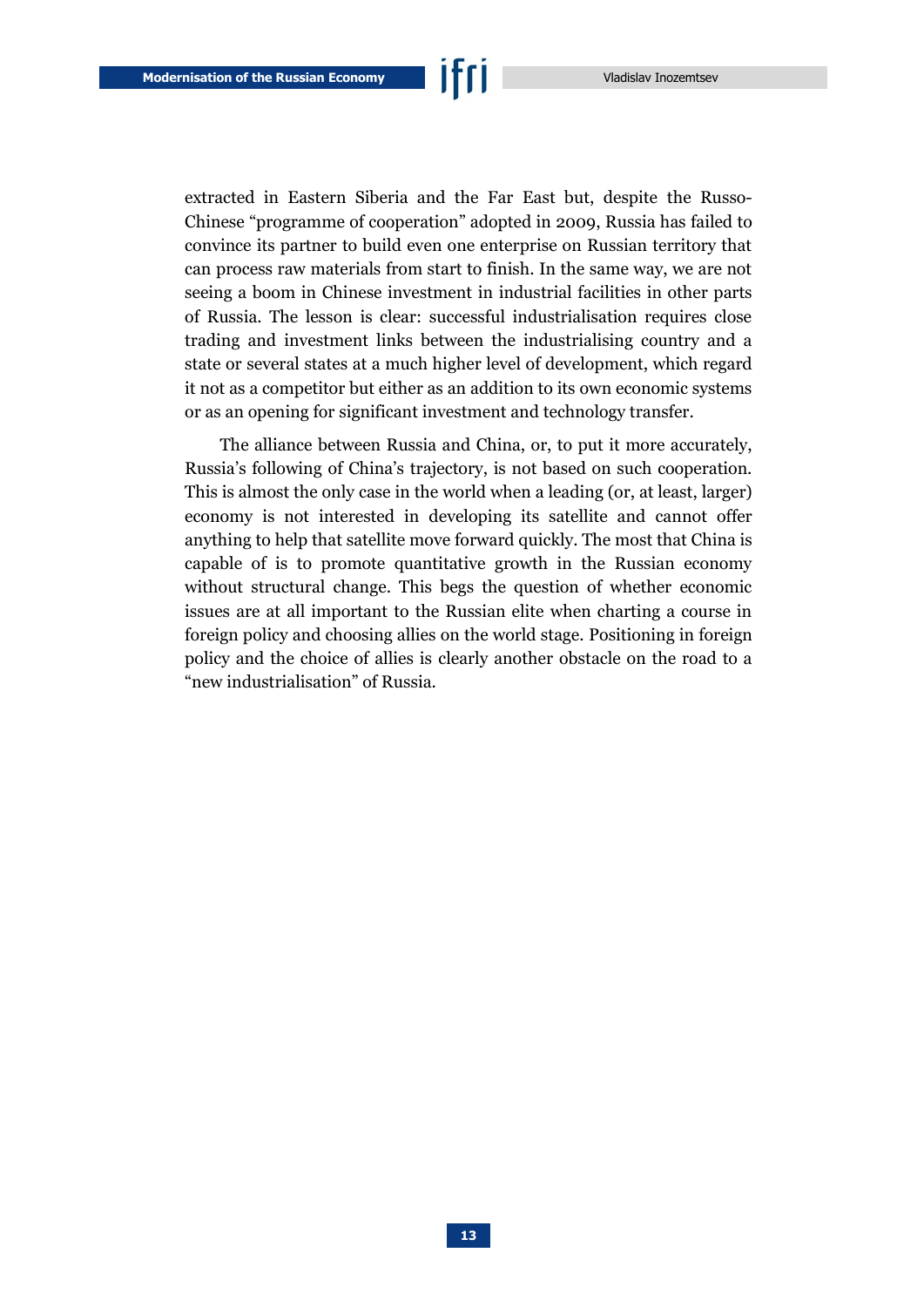### <span id="page-14-0"></span>**The Russian elite**

The fourth set of problems is directly bound up with the defining features of the Russian political elite and with Russian bureaucrats as a class.

First, this elite is a "raw materials elite", focused on maintaining control of its own sector of the economy, extracting as much revenue as possible for the budget and redistributing budget flows. It should be noted that this is not a "timeless characteristic" but a new phenomenon that can be traced back to the start of Putin's presidency. A catastrophic mistake was made in 2002 which set this process in train, namely the introduction of the Minerals Extraction Tax and a new system of export duties: from that time onwards, the state bureaucracy and the oligarchs who controlled the raw materials began to merge, while the idea of a "rent economy" appeared for domestic consumption and the "energy superpower" for the wider world. It was the Putin period of Russian history that witnessed the most dramatic rise in the share of Russian exports made up of "mineral products", from  $54\%$  in 2000 to  $72\%$  in 2013.<sup>16</sup> When oligarchs and state officials are one and the same, of course, it is difficult to promote the idea of industrialisation which, one way or another requires that the oligarchs' appetites be curbed. In essence, the very idea of an "energy superpower" implies that, under the current leadership, industrialisation and modernisation cannot be regarded as anything other than fiction or cheap propaganda, if only because it is impossible to industrialise the country without stepping on the toes of representatives of the raw materials companies.

Second, this elite is "attached" to the Soviet Union, not in terms of ideology or intellectual calibre but with respect to the material assets that underlie its wealth. Seventy four of the largest 100 Russian firms by market capitalisation work almost exclusively with fixed assets dating from the Soviet era (for comparison, 14 of the 30 companies that now make up the Dow Jones Industrial Average were not part of it the last time it was revised in Soviet times, on 6 May 1991), while only 4 of China's 100 largest companies by capitalisation are critically reliant on productive capacity

<sup>16.</sup> Rosstat data issued from [www.gks.ru..](http://www.gks.ru/)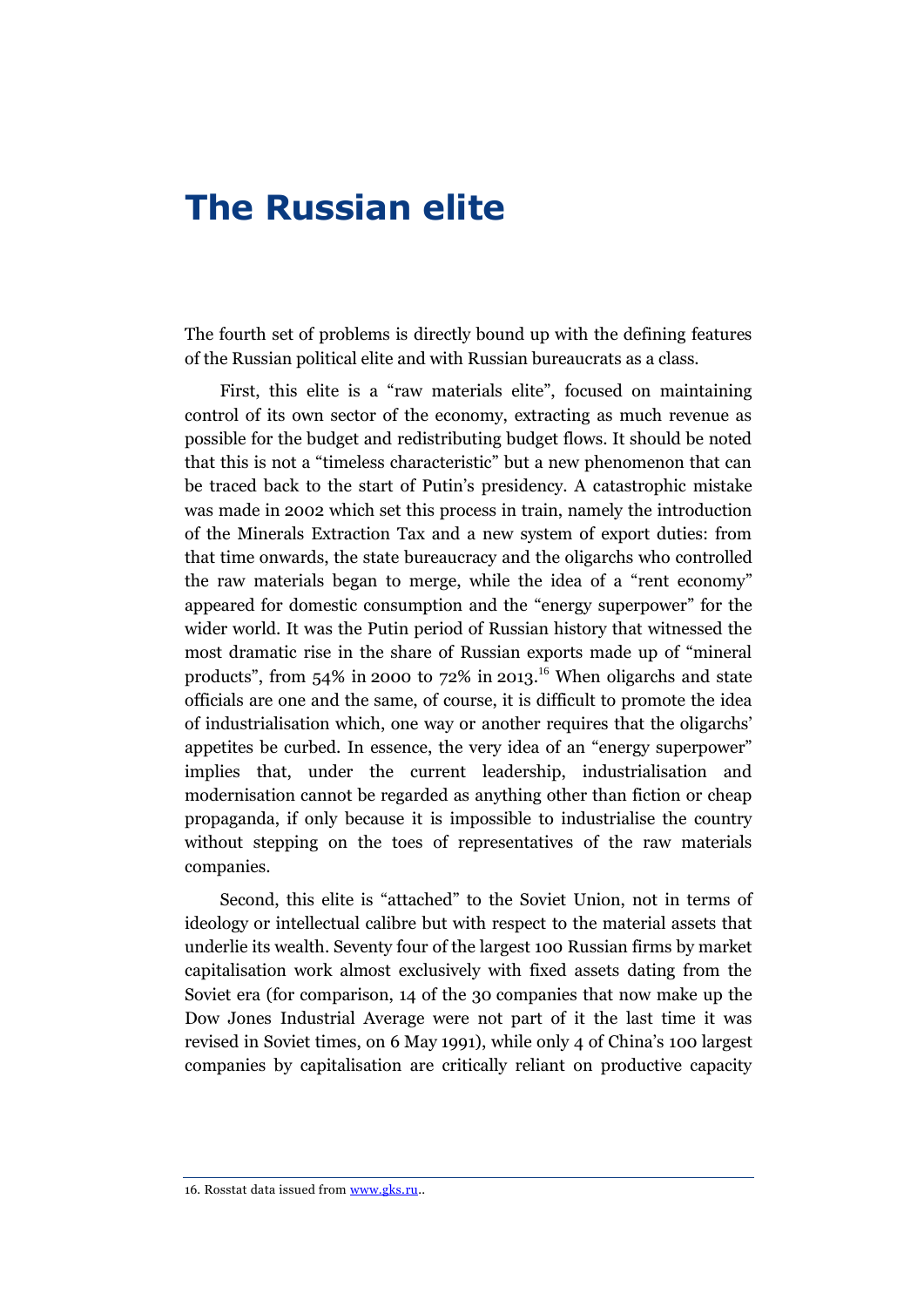brought on line 25 years ago or more.<sup>17</sup> The elite's unwillingness to countenance change is therefore understandable, for the greater the changes, the higher the risks for old companies that are sure to lose out in a competitive contest. Industrialisation does not figure in the Russian elite's plans, not only because it calls into question the role of the raw materials sector, but also because it entails greater competition in industry as a whole. This explains the generally negative attitude towards foreign investment in industry: since the 2000s, when it guaranteed basic standards of production in a range of sectors focused on the consumer market, the flow of inward investment has almost dried up.

Third, the Russian bureaucratic machine is constructed in such a way that corruption is not a by-product, but its main motive force. The effectiveness of the "vertical of power" in modern Russia relies on the "vertical of corruption".<sup>18</sup> Corruption on such a huge scale, however, is incompatible with industrial development, for two reasons. On the one hand, the cut that state employees are prepared to take increases as the state grows stronger, but if these bribes come not from redistributing rent but by extorting money from industry, the latter quickly becomes uncompetitive (for instance, corruption has made building roads and infrastructure so expensive that it has all but stopped). In today's Russia, the official tax burden on business is similar to that in developed countries but considering that corruption increases that burden by at least a third, it is clear that only the most monopolistic of firms can survive in such an environment, which is toxic to rapid industrial development (the mass creation of state corporations supports this view). On the other hand, the bureaucracy must have a pretext to engage in corruption and in Russia, it finds these grounds in regulation: the more rules and norms that businesses must follow, the easier it is to keep them "under the thumb". This is why 1970s-era technical regulations and standards are still in force in Russia. There is no willingness to adopt regulations that would accord with those used in Europe or OECD countries while over the past five years, taxes have been supplemented or changed once every two weeks, on average. The problem here is that the competitive industry should update its product lines fast enough that is impossible with the shifting regulations. By building its "vertical of power", therefore, the political elite has knowingly condemned Russia to being a mere supplier of raw materials.

<sup>17.</sup> For more details, see: V. Inozemtsev, "Chto tyanet nas obratno v SSSR? Ne FSB i ne 'Edinaya Rossiya'" [What is pulling us back into the USSR? Not the FSB and not 'United Russia'"], Slon, 20 May 2015[, https://slon.ru.](https://slon.ru/posts/51710)

<sup>18.</sup> For more details, see: I. Krastev and V. Inozemtsev, "Putin's Self-destruction", Foreign Affairs, 9 June 2013[, www.foreignaffairs.com.](http://www.foreignaffairs.com/articles/139442/ivan-krastev-and-vladislav-inozemtsev/putins-self-destruction)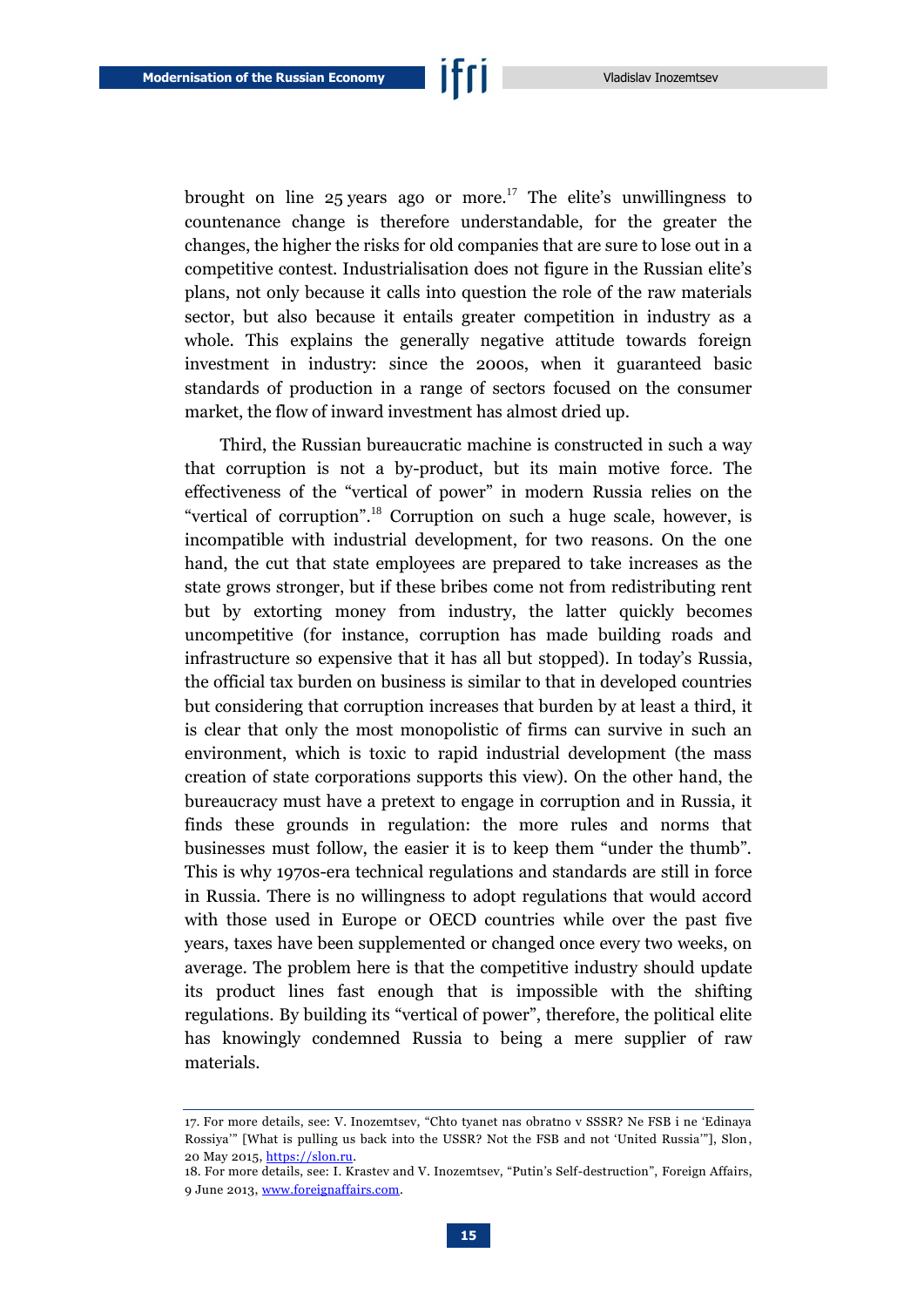Fourth, developed industrial enterprises have always been, and still remain, places where relatively well organised workers gather together: the modern workers' and trade unions' movement was born with the rise of industry for the simple reason that industrial production was a collective enterprise. The political elite in Russia is able to manipulate society because it is divided, while its strategy generally rests on suppressing collective action as much as possible.<sup>19</sup> There is abundant evidence that the Russian authorities are wary of any sign that an independent trade union movement might be in the offing and they are hostile to any form of professional solidarity. This, then, is yet another reason (not the main one but important nonetheless) why the idea of rapid industrialisation is discounted. History—in the case of, say, South Korea or Taiwan—clearly shows what fate lies in store for members of the ruling elite when industrialisation leads to the creation of a strong and independent middle class (in Russia, the middle class currently consists largely of state employees), the development of democracy and the advent not only of economic, but also of political, competition. This helps to explain why modernisation is not on the agenda in Russia today.

Fifth and finally, another obvious factor should be noted. Over the last decade, Russia's elite has evolved by "negative selection", with competence sacrificed in the name of loyalty.<sup>20</sup> Although this allows the elite to feel that it is insured against change, it sharply undercuts efficiency, which is crucial for industrial development. It would be no exaggeration to say that modern Russian politics neglects efficiency in favour of stability. This approach is at odds with modernisation (and industrialisation as its most important component), which promotes efficiency as the ultimate objective and attach less importance to other considerations. In modern Russia, shifting the emphasis onto efficiency is taboo for politicians and state servants who are unused (and most of whom are unable) to working in an environment where efficiency is the main yardstick by which their actions are judged. Therefore, the system will almost certainly sacrifice industrialisation and efficiency, preferring to keep the old hierarchical structure of governance intact.

We could also discuss at length such weighty problems as official accountability, the transparency of contracts and the absence of a truly

<sup>19.</sup> V. Inozemtsev, "Russie, une société libre sous contrôle autoritaire" [Russia, a free society under authoritarian rule], *Le Monde diplomatique*, October 2010, No.10, p. 4-5, [www.monde](https://www.monde-diplomatique.fr/2010/10/INOZEMTSEV/19776)[diplomatique.fr.](https://www.monde-diplomatique.fr/2010/10/INOZEMTSEV/19776)

<sup>20.</sup> V. Inozemtsev, "Neo-Feudalism Explained", *The American Interest*, March-April 2011, Vol. 6, No.4, p. 73-80[, www.the-american-interest.com.](http://www.the-american-interest.com/2011/03/01/neo-feudalism-explained/)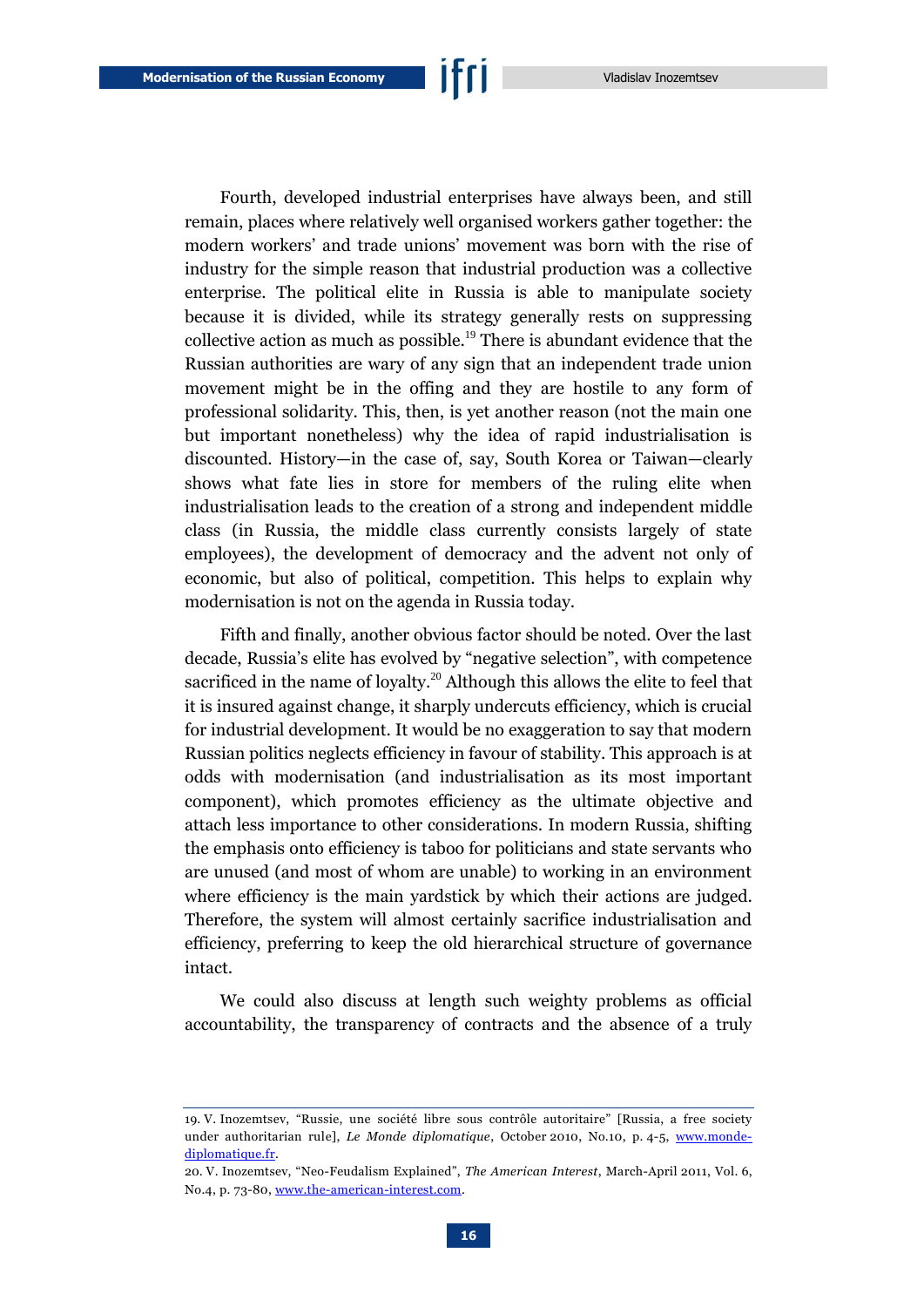independent legal system. All these factors are crucial, but they have been amply explored before.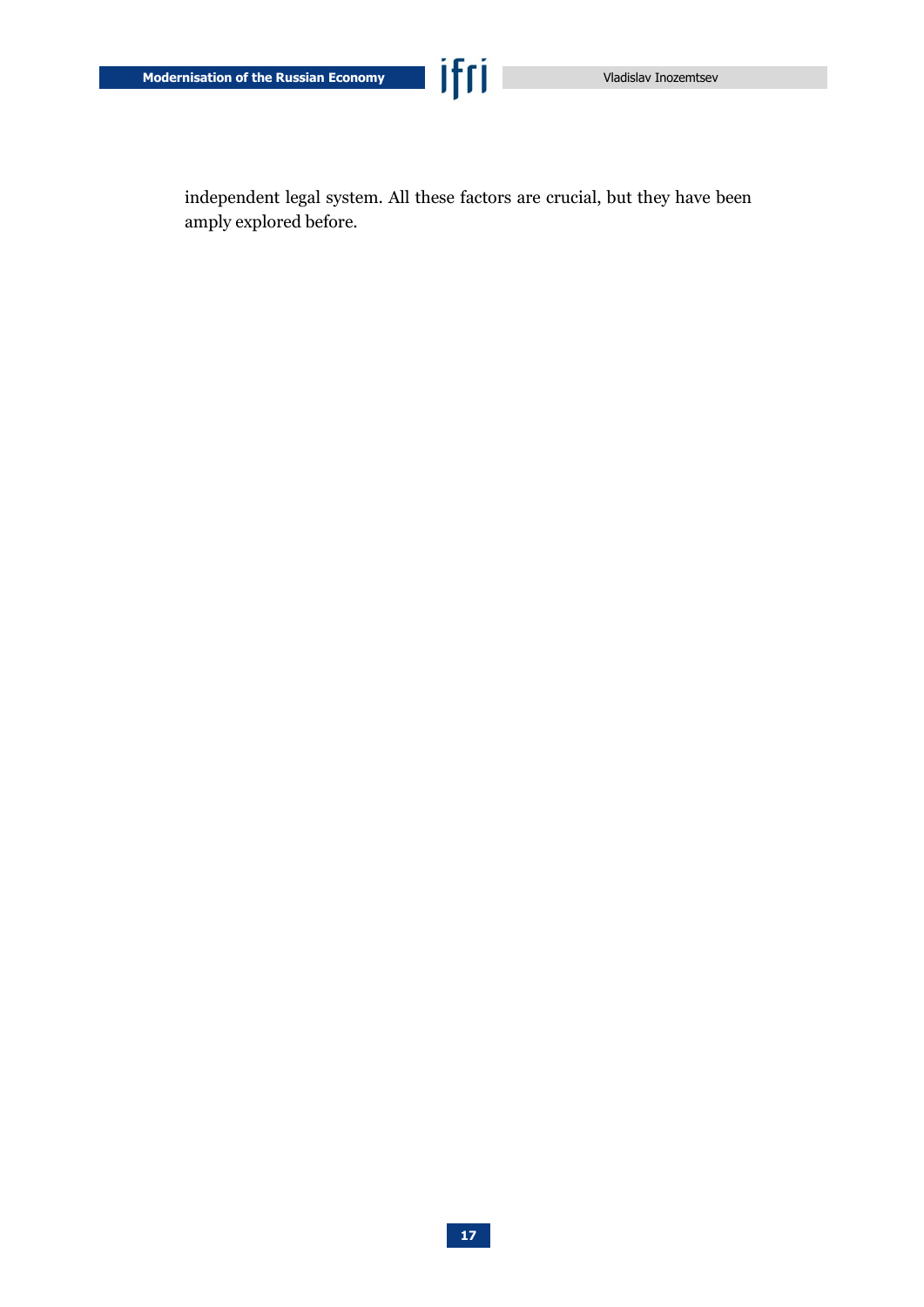#### <span id="page-18-0"></span>**Public Opinion**

The fifth set of problems which reduces the likelihood of modernisation in Russia to near zero is the unprecedented state of public opinion in Russia (diligently cultivated by the authorities), which prevents reforms from being launched.

History shows that for modernisation to be successful, both the elites and the people must recognise that the current state of affairs is unbearable and that it must change. Change involves analysing earlier mistakes and understanding that modernisation is about catching up with countries that have been more successful and have pulled ahead. The very notion of "modernisation" can be understood as "bringing up to date", and it therefore partly implies that the country is currently on the decline. Without this awareness, modernisation cannot succeed, since it can only yield temporary achievements that are easily dismantled as soon as the course of politics changes. Russia is an anti-model in this respect: each century, it tries to modernise at least once, only to start discussing a new round of modernisation. The explanation for this recurring pattern lies in the fact that the elites do not understand why modernisation is needed and the people feel that they have no stake in it. Successful modernisation occurs where the authorities decide that they must break with the past and face the future, while also knowing how to excite the people's interest in the changes ahead. Lee Kuan Yew in the 1960s, Den Xiaoping in the 1980s and Fernando Cardoso in the 1990s embodied precisely this strategy.

Moscow has taken the polar opposite approach on both counts. The authorities, having bowed to populism, are unable to admit that the situation in Russia is bordering on catastrophic (on the contrary, they say that the country has "risen from its knees" and will be outstripping its chief opponents in no time). This alone is enough to discredit modernisation. On the ideological level, moreover, the elites are busy searching for a line of historical succession that would connect them to the Soviet Union, whose positive image is becoming the main tool of official propaganda. Of course, if you convince the people that they will soon reach an ideal state, what sense does it make to talk about modernisation? Why strike out into an unknown future when it is much simpler and more comprehensible to recreate the past? Populism, moreover, involves focusing on the distribution of goods and the paternalistic role of the state, whereas modernisation always entails huge investment and certain restrictions on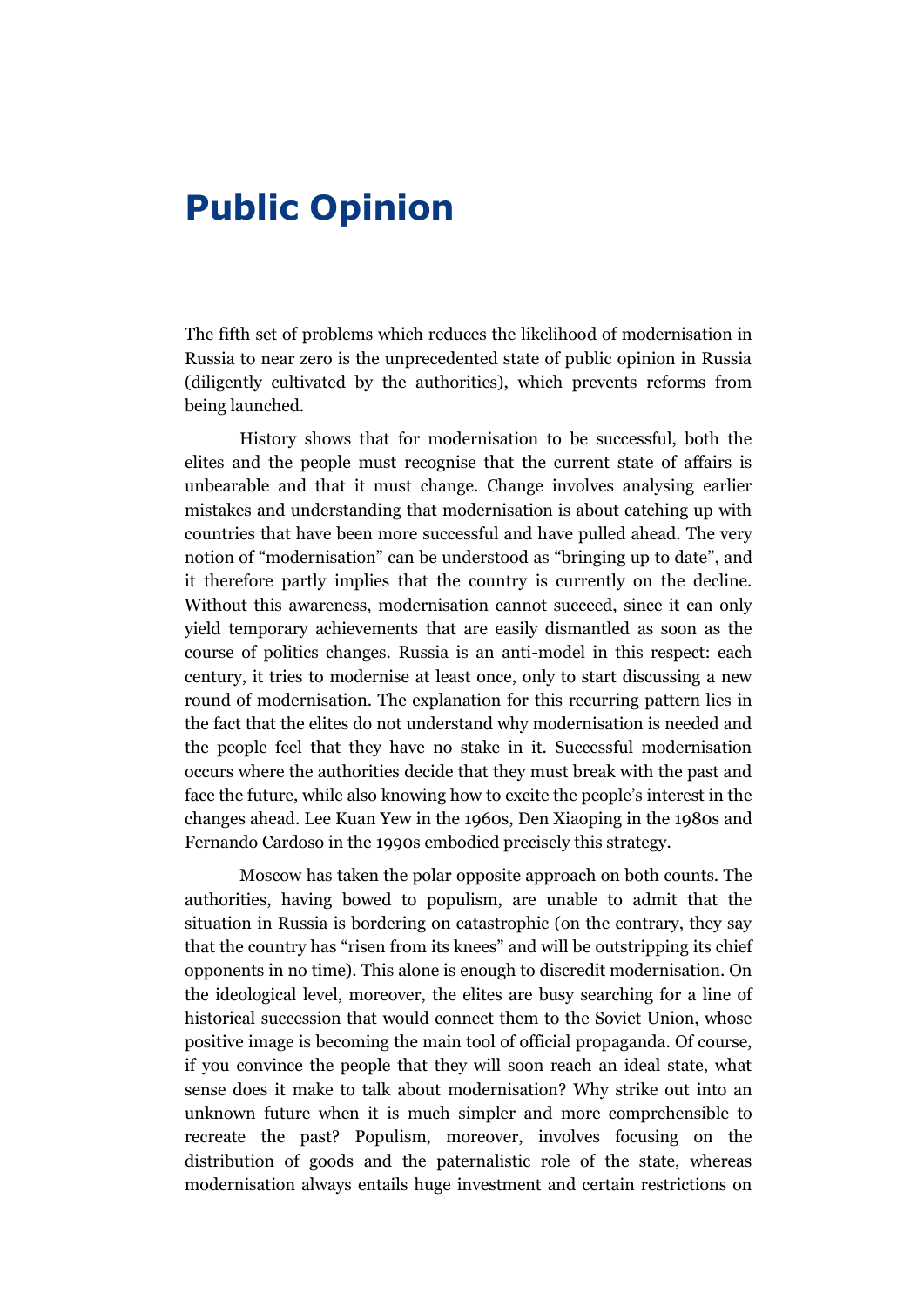the growth of consumption. Therefore, the government's unwillingness to demystify the past and the people's unwillingness to restrict current consumption for future benefit constitute the last, but most important, reason why modernisation will not receive wide support in Russia, either now or in the near future.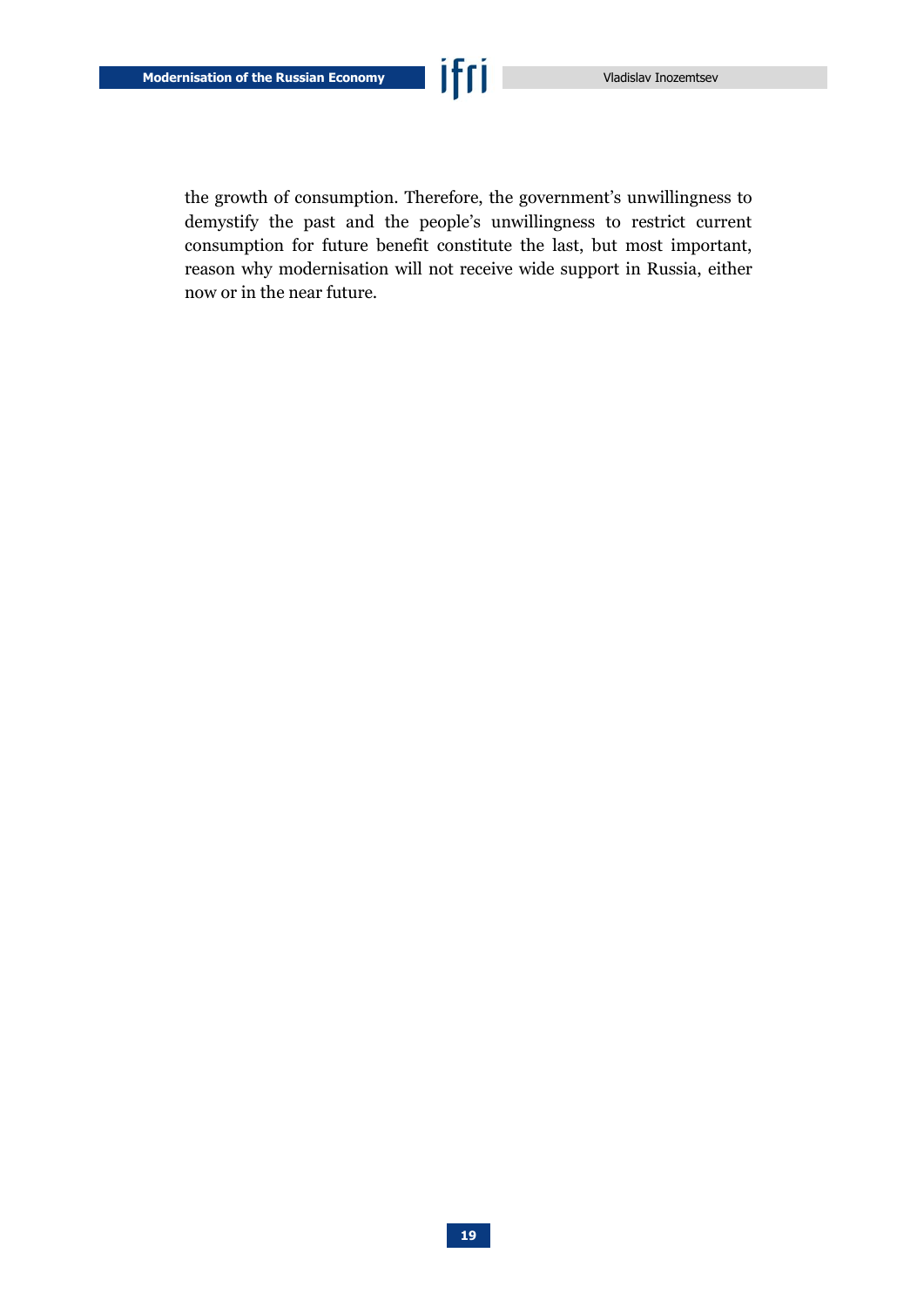### <span id="page-20-0"></span>**The global situation**

Finally, the sixth set of reasons, which stood out in sharp relief after the latest attempt at modernisation had failed, is connected to changing economic outlook in Russia and the world. Oil prices fell sharply in 2014, leading to a decline in export revenues and a dramatic weakening—nearly twofold—of the rouble. As the experience of various different modernisation drives shows, success depends on either large-scale imports of technology and equipment, if the goal is to increase exports, or active capital investment on the part of foreign companies if they are intent on capturing the country's market. In today's Russia, neither condition applies.

First, the government must ensure that it can cover its budget expenditure, even though expenditure this year is 10-15% lower than planned, and pensions, which accordingly the law should be indexed at the rate of inflation, have risen by only 4%, while inflation runs at 13%. A weak rouble is therefore in the state's interest because export duties on oil and gas, which make up close to a third of budget income, are denominated in dollars. The weaker the currency, the more roubles flow into the budget. From the point of view of modernisation, though, this trend is ruinous because over the last two decades, most of the equipment needed to improve production was bought abroad, so when the rouble falls, it becomes unfeasible for companies to make such investments. All the attempts at "import substitution" are unrealistic: Russia is decades behind in producing modern industrial equipment and what it does produce is often even more expensive than the imported versions. Theoretically, therefore, Russia could only have modernised when the price of oil was high. However, when the going was good, no one even considered it.

Second, in the past, an alternative driver of modernisation might have been investment by Western companies in production for the domestic Russian market. This occurred on a limited scale in the 2000s when new car factories were built by western corporations. They were interested in Russia because of the size of its internal market (it was said that Russia would be the largest market for cars in Europe by  $2016$ <sup>21</sup> and its isolation

<sup>21.</sup> Based on projections made by Boston Consulting Group in 2013, see: D. Nizhegorodtsev, "V 2016 godu Rossiia stanet krupnejshim avtomobil'nym rynkom Evropy" [In 2016 Russia will become Europe's largest market for cars], Vzgliad, 19 July 2013, [www.vz.ru.](http://www.vz.ru/news/2013/7/19/641957.html)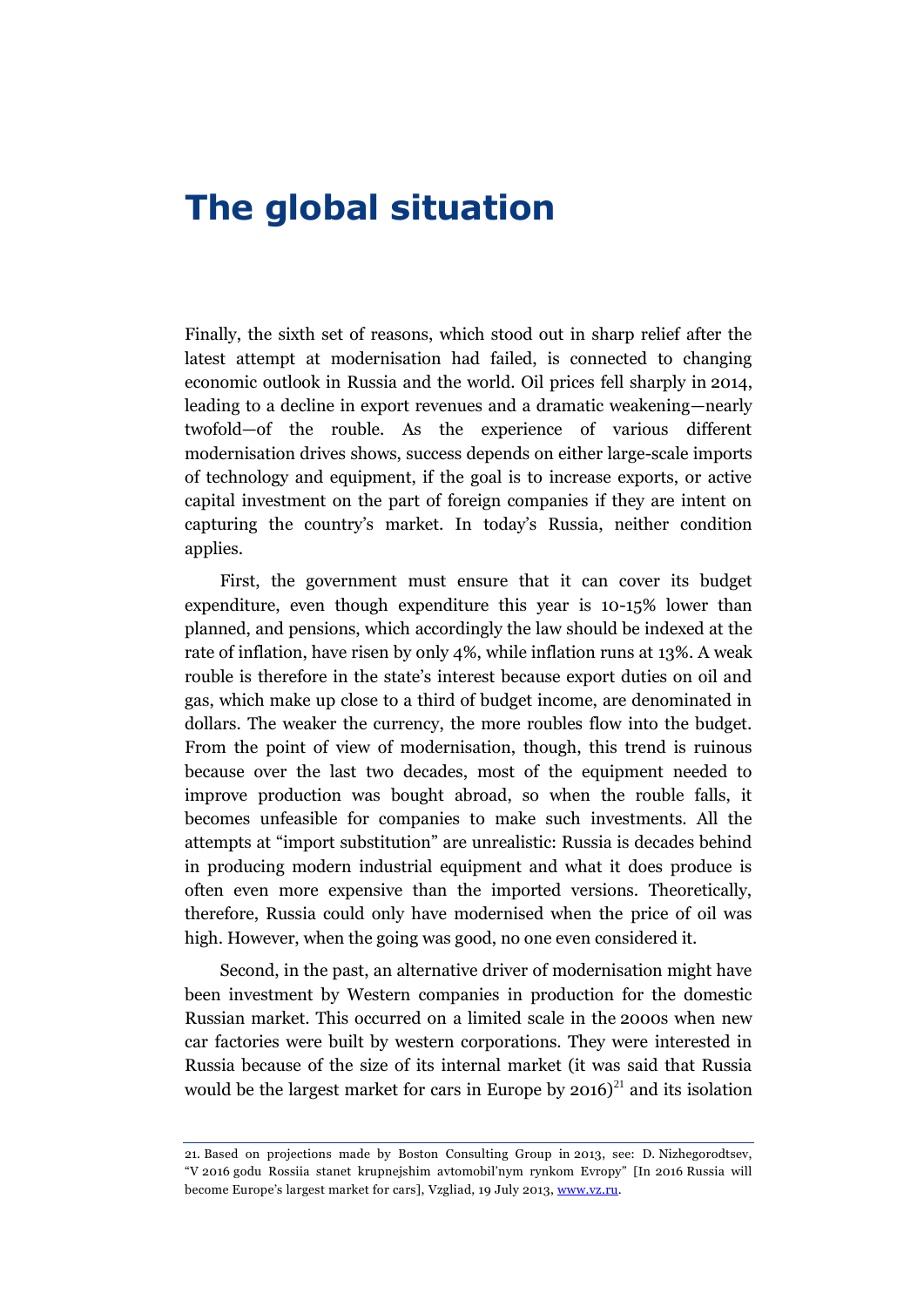from the WTO, which promised significant cost reductions when localising production. Since the start of the economic crisis, however, the Russian car market has contracted by more than 45% and costs are not nearly as attractive as they were before: the same goes for an array of other products which Western investors sought to make in Russia (white goods, TVs and radios, construction materials).<sup>22</sup> It is not profitable to invest hard currency in Russia only to sell products on the internal market in devalued roubles. This just goes to reconfirm a surprising paradox: in a country that is dependent on exporting raw materials, modernisation is only possible when the price of these exports is at its height. Besides, it is only achieved in places where the authorities are competent enough to grasp this fact. To date, only the leaders of the United Arab Emirates have done so.

<sup>22.</sup> See: D. Lomakin, "Padal, padaet i budet padat'" ["It fell, is falling and is going to fall], Gazeta.ru, 14 January 2016, [www.gazeta.ru.](http://www.gazeta.ru/auto/2016/01/14_a_8021765.shtml)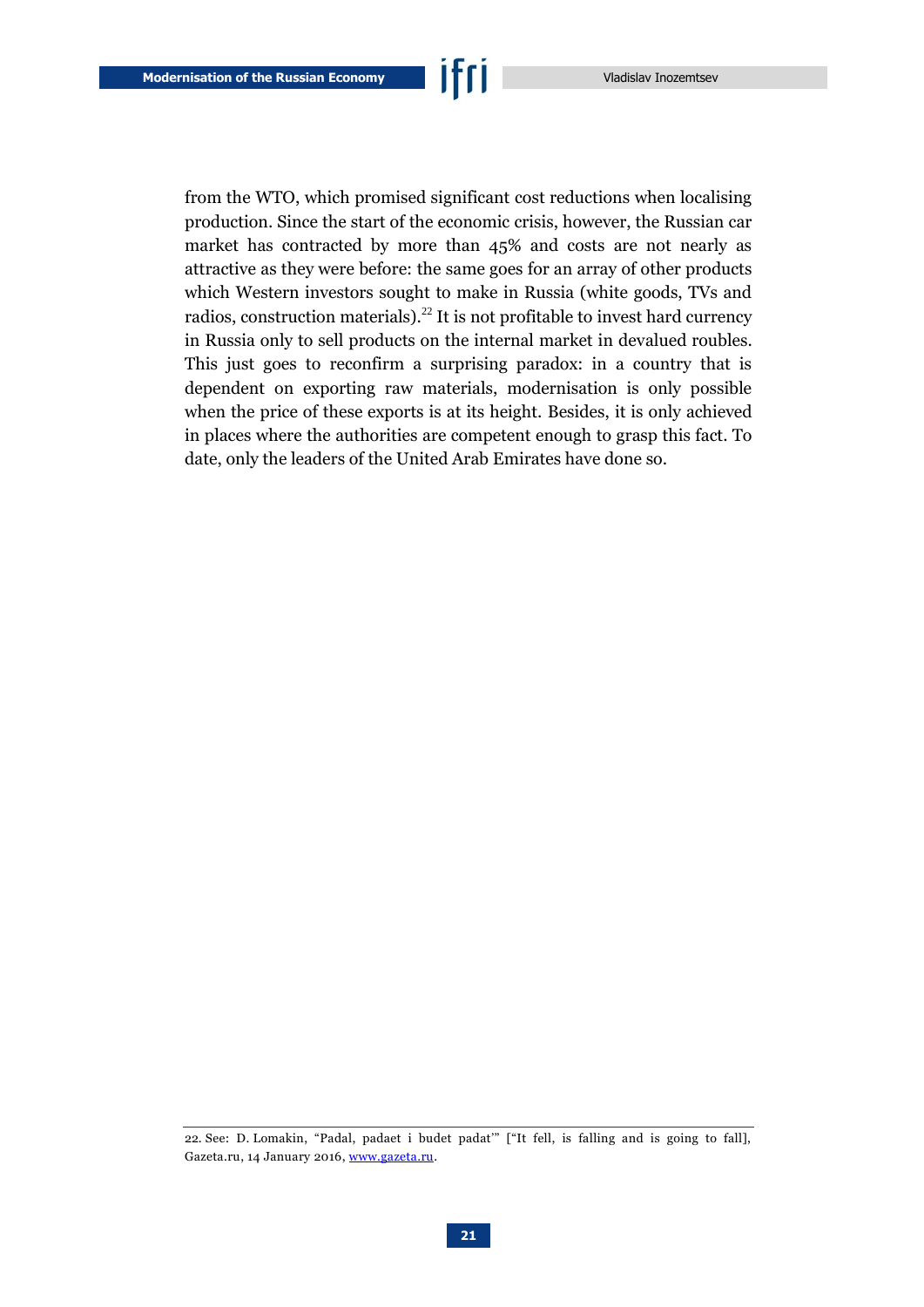### <span id="page-22-0"></span>**Conclusion**

To sum up, modernisation is not on the cards at present, with Russia increasingly alienated from the wider world, oil and gas prices low, the increasingly ineffective ruling class, and ideology clashing with economics. Indeed, in the eyes of most Russians, modernisation is not even desirable. The Putin regime's greatest political "achievement" has been to convince most Russians that following the course of global progress is not only pointless but also dangerous for the country. The atmosphere in Russia is now such that regression and backwardness are interpreted as evidence that the country is succeeding on its special path. In such circumstances, discussing modernisation is purely theoretical.

Does this mean that modernisation will never happen in Russia or, in a phrase widely repeated during the presidency of Dmitry Medvedev, that "there is no alternative to modernisation"? Both these inferences are mistaken.

Modernisation will certainly become a priority in Russia, but only after the country has passed through a deep crisis, when the population experiences something similar to what happened at the beginning of the 1990s, when they fell into poverty; when the political class is finally convinced that its foreign policy has completely failed; when the country is on the verge of collapse and the people lose all faith in the "law enforcement oligarchy." Modernisation will begin when Russians look ahead and reject the former regime. Since the Kremlin's current policies are leading to this sorry end, there is no doubt that modernisation of the economy and of society will occur in Russia, though not any time soon.

On the other hand, in the meantime there undoubtedly is an alternative to modernisation, which consists of preserving the country intact, a gradual decline in living standards, paralysis of the political system, an increase in emigration and a stronger role for the state in the economy. Venezuela shows where such policies will lead. However, if problems build up relatively slowly, the Russian population is prepared to put up with them for a long time. Although modernisation is bound to happen in Russia eventually, therefore, one cannot expect it to take place in the next 10-15 years as a factor in economic and foreign policy.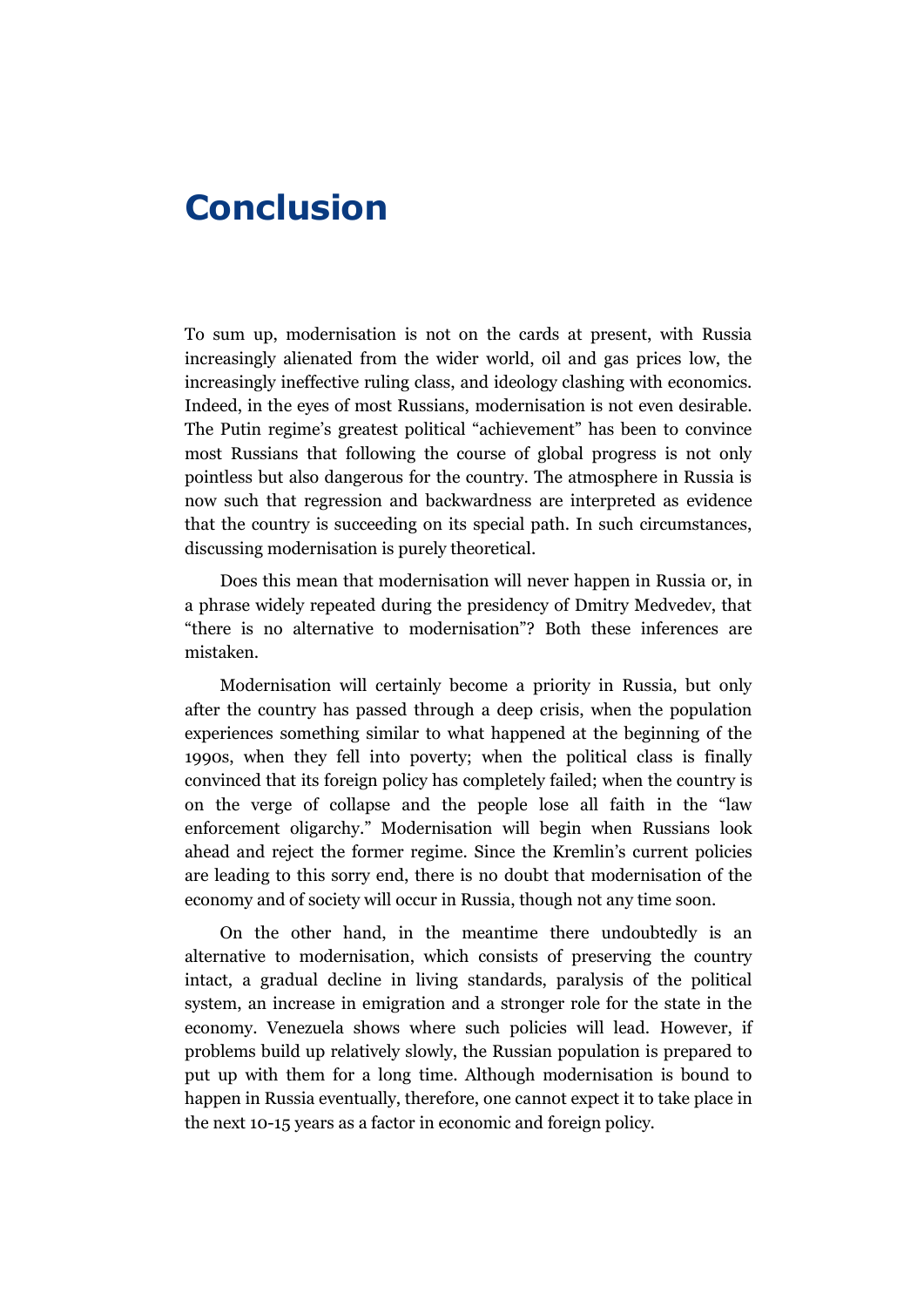### **The Latest Publications of** *Russie.Nei.Visions*

- V. [Likhachev, "The Far Right in the Conflict between Russia and](https://www.ifri.org/en/publications/notes-de-lifri/russieneivisions/far-right-conflict-between-russia-and-ukraine)  [Ukraine"](https://www.ifri.org/en/publications/notes-de-lifri/russieneivisions/far-right-conflict-between-russia-and-ukraine), *Russie.Nei.Visions*, No. 95, July 2016.
- D. [Trenin, "Russia's Asia Strategy: Bolstering the Eagle's Eastern](https://www.ifri.org/sites/default/files/atoms/files/rnv94_uk_russias_asia_strategy.pdf)  [Wing"](https://www.ifri.org/sites/default/files/atoms/files/rnv94_uk_russias_asia_strategy.pdf), *Russie.Nei.Visions*, No. 94, June 2016.
- A. Shumilin, "[Russia's Diplomacy in the Middle East: Back to](https://www.ifri.org/sites/default/files/atoms/files/rnv93_version_uk_final_protege.pdf)  [Geopolitics](https://www.ifri.org/sites/default/files/atoms/files/rnv93_version_uk_final_protege.pdf)", *Russie.Nei.Visions*, No. 93, May 2016.
- B. [Lo, "The illusion of convergence—Russia, China, and the BRICS"](https://www.ifri.org/sites/default/files/atoms/files/ifri_rnv_92_bobo_lo_brics-eng_march_2016_0.pdf), *Russie.Nei.Visions*, No. 92, February 2016.
- L. [Bisson, "Russia's Immigration Policy: New Challenges and Tools"](https://www.ifri.org/sites/default/files/atoms/files/ifri_rnv_91_lioubov_bisson_eng_january_2016_protege.pdf), *Russie.Nei.Visions*, No. 91.
- L. Poly[akov, "'Conservatism' in Russia: Political Tool or Historical](https://www.ifri.org/sites/default/files/atoms/files/ifri_rnv_90_eng_poliakkov_protege.pdf)  [Choice?](https://www.ifri.org/sites/default/files/atoms/files/ifri_rnv_90_eng_poliakkov_protege.pdf)", *Russie.Nei.Visions*, No. 90, December 2015.
- I. Timofeev, E. [Alekseenkova, "Eurasia in Russian Foreign Policy:](http://www.ifri.org/sites/default/files/atoms/files/ifri_rnv_89_timofeev_alexeenkova_eng_december_2015_protege_0.pdf)  [Interests, Opportunities and Constraints"](http://www.ifri.org/sites/default/files/atoms/files/ifri_rnv_89_timofeev_alexeenkova_eng_december_2015_protege_0.pdf), *Russie.Nei.Visions*, No. 89, December 2015.
- I. Bunin, A. [Makarkin, "Russia: Business and State"](http://www.ifri.org/sites/default/files/atoms/files/ifri_rnv_88_bunin_makarkin_eng_november_2015.pdf), *Russie.Nei.Visions*, No. 88, November 2015.
- M. Korostikov, "[Leaving to Come Back: Russian Senior Officials and](https://www.ifri.org/sites/default/files/atoms/files/ifri_rnv_87_eng_mikhail_korostikov_august_2015.pdf)  the State-[Owned Companies"](https://www.ifri.org/sites/default/files/atoms/files/ifri_rnv_87_eng_mikhail_korostikov_august_2015.pdf), *Russie.Nei.Visions*, No. 87, August 2015.
- V. [Milov, "Russia's New Energy Alliances: Mythology versus Reality"](https://www.ifri.org/sites/default/files/atoms/files/ifri_rnv_86-eng_milov_energy_june_2015.pdf), *Russie.Nei.Visions*, No. 86, July 2015.
- I. Delanoë, ["The Kurds: A Channel of Russian Influence in the Middle](http://www.ifri.org/sites/default/files/atoms/files/ifri_rnv_85_ru-igor_delanoe_kurdy_vektor_rossiyskogo_vliyaniya_na_blizhnem_vostoke_iyun_2015.pdf)  [East?](http://www.ifri.org/sites/default/files/atoms/files/ifri_rnv_85_ru-igor_delanoe_kurdy_vektor_rossiyskogo_vliyaniya_na_blizhnem_vostoke_iyun_2015.pdf)", *Russie.Nei.Visions*, No. 85, June 2015.

If you wish to be notified of upcoming publications (or receive additional information), please e-mail[: campagne@ifri.org](mailto:campagne@ifri.org)